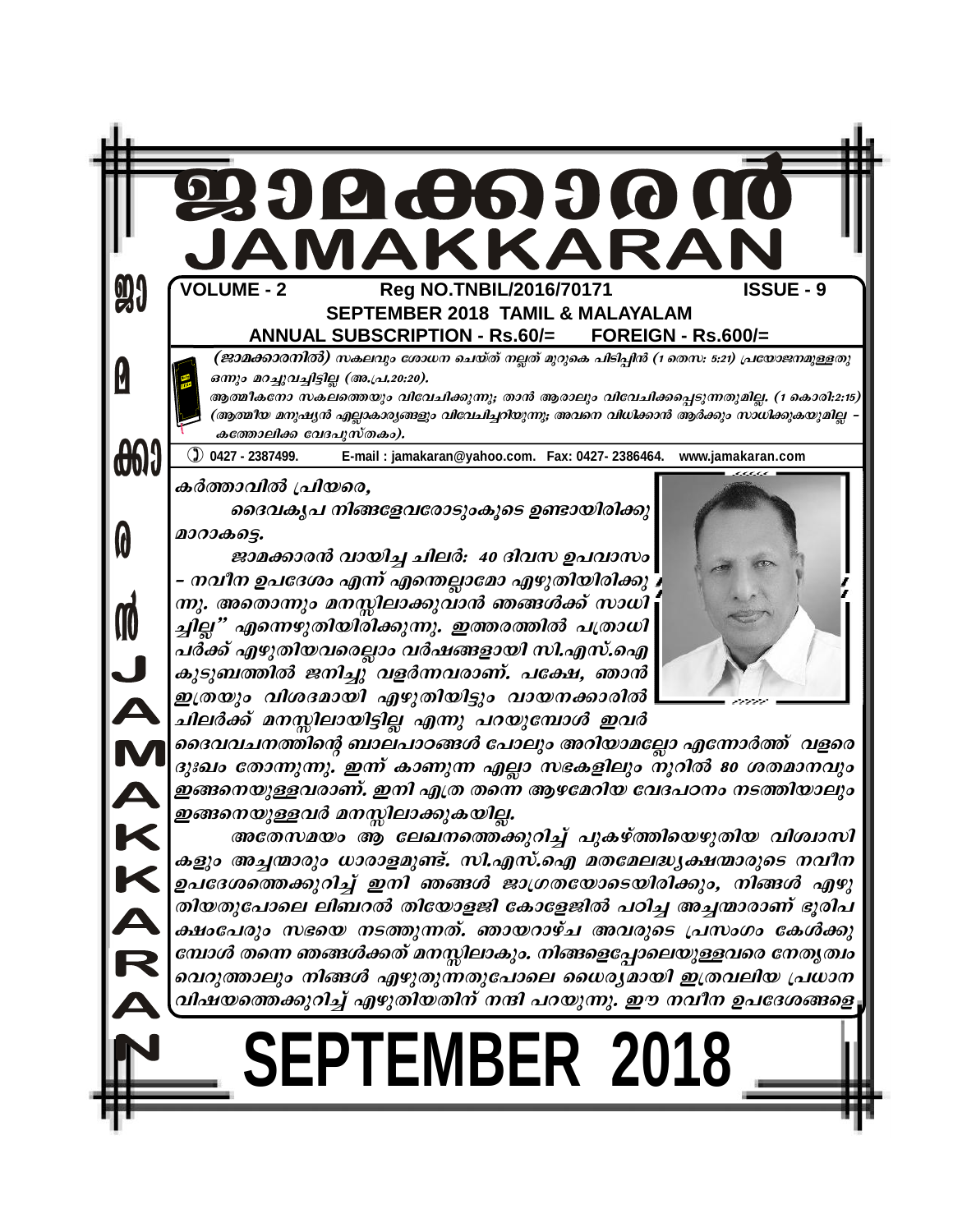### 

സഭയ്ക്കുള്ളിൽ നുഴച്ചു കയറ്റുവാനുള്ള ശ്രമം പല വർഷങ്ങളായി നടന്നുകൊണ്ടി രിക്കുന്നത് ഞങ്ങൾക്ക് അറിയാം. ദൈവം തന്നെ സഭകളെ വചന പാതയിൽ ശരി യായി നടത്തുവാൻ സഹായിക്കുമാറാകട്ടെ. നിങ്ങൾക്ക് ഞങ്ങളുടെ നന്ദി രേഖപെ ടുത്തുന്നു.

മറ്റൊരച്ചൻ എനിക്കെഴുതിയ കത്തിൽ ഞങ്ങളുടെ ബിഷപ്പ് അവർകൾ ബിഷ പ്പായശേഷം കഴുത്തിൽ രൂദ്രാക്ഷമാല അണിഞ്ഞപ്പോഴേ അദ്ദേഹത്തിന്റെ വൃത്യാ സമായ ഉപദേശത്തെക്കുറിച്ച് ഞങ്ങൾ ശ്രദ്ധിച്ചു വരുന്നു. മദ്ധ്യകേരള സി.എസ്.ഐ ഡയോസിസിൽ ബിഷപ്പുമാരായി തെരഞ്ഞെടുക്കപ്പെട്ട ആരും ഹൈന്ദവ മത സന്യാ സികളെപ്പോലെ രുദ്രാക്ഷമാല കഴുത്തിൽ അണിയുന്നവരല്ല. ഓർത്തഡോക്സ് സഭ യിലെ ചില ബിഷപ്പുമാരുടെ കഴുത്തിൽ ചിലപ്പോൾ രൂദ്രാക്ഷമാല ഞങ്ങൾ കണ്ടി ട്ടുണ്ട്. ഈ രുദ്രാക്ഷമാലയെക്കുറിച്ച് ബിഷപ്പ് അവർകൾ ആർക്കും അതിന്റെ വിവരം അറിയിച്ചിട്ടുമില്ല.

ഡോക്ടർ എഴുതിയ 40 നാൾ ഉപവാസ വിളിയും ദൈവകുടുംബം എന്ന പേരിൽ എഴുതിയ ലേഖനത്തിലൂടെ നേതൃത്വത്തിന്റെ ലിബറൽ തിയോളജി ഉപദേ ശത്തെക്കുറിച്ച് ഞങ്ങൾക്ക് കാരൃങ്ങൾ കുറെ വൃക്തമായി. ഇത്തരത്തിൽ എഴുതുന്ന താങ്കളെ തീർച്ചയായും ബിഷപ്പ് അവർകൾ വെറുക്കും ഒതുക്കും എന്നറിഞ്ഞ് ഞങ്ങൾ വിഷമിക്കുന്നു. ഡോക്ടർക്കുവേണ്ടി കൂടുതലായി ഞങ്ങൾ പ്രാർത്ഥിക്കും എന്നുള്ള ഉറപ്പും ഞങ്ങൾ തരുന്നു.

\* ഓൺലൈൻ / മണിടാൻസ്ഫർ / എന്നിങ്ങനെ വിവിധ രീതികളിലൂടെ നട ത്തിയ കൂട്ടായ്മകൾ എന്റെ ബാങ്ക് അക്കൗണ്ടിലേക്ക് അയയ്ക്കുന്നവർ ധാരാളമു ണ്ട്. അയ്ക്കുന്നവരുടെ പേര് കാണുന്നില്ല. അതുകൊണ്ട് പണം അയച്ചശേഷം ദയ വായി കത്തെഴുതി വിവരം എന്നെ അറിയിക്കണം. അല്ലെങ്കിൽ ഇ–മെയിൽ വഴി അറിയിച്ചാലും ഉപകാരമായിരിക്കും. അതിൽ നിങ്ങളുടെ വിലാസവും ഫോൺ നമ്പരും എഴുതാൻ മറക്കരുത്. കൂട്ടായ്മയിൽ അയച്ച എല്ലാവർക്കും യേശുക്രിസ്തു വിന്റെ പേരിലുള്ള നന്ദി അറിയിക്കുന്നു.

\* ആഗസ്റ്റ് മാസം 12–ാം തീയതി മുതൽ 28–ാം തിയതി വരെ ഞാനും എന്റെ ഭാര്യയും വീട്ടിൽ ഇല്ലാതിരുന്നതുകൊണ്ട് ഞങ്ങളുടെ ഫോൺ പ്രവർത്തിച്ചിരുന്നില്ല. ആ ദിവസങ്ങളിൽ ഞങ്ങളോട് ഫോണിൽ കൂടി ബന്ധപ്പെടുവാൻ ശ്രമിച്ച എല്ലാവ രോടും ക്ഷമ ചോദിക്കുന്നു.

\* നിങ്ങൾ എഴുതിയ പ്രാർത്ഥനാ വിഷയങ്ങളെ ഞങ്ങൾ ഒരു പേപ്പറിൽ പകർത്തിയെഴുതി ആ ദിവസങ്ങളിൽ പ്രാർത്ഥിച്ചു. നിങ്ങളും പ്രാർത്ഥിച്ചിരിക്കുമെന്ന് ഞങ്ങൾ വിശ്വസിക്കുന്നു. നിങ്ങൾ എഴുതിയ പ്രാർത്ഥനാ വിഷയങ്ങൾക്ക് ദൈവ ത്തിൽ നിന്നും മറുപടി ലഭിച്ചു എന്നറിഞ്ഞു ദൈവത്തിൽ സ്തുതിക്കുന്നു. നിങ്ങളും ദൈവത്തെ സ്തുതിക്കുകയും വചനാനുകൃതമായ് ജീവിച്ച് ദൈവത്തോട് നന്ദിയുള്ള വരും ആയിരിക്കുക.

കർത്താവ് നിങ്ങളെ എല്ലാവരേയും അനുഗ്രഹിക്കുമാറാകട്ടെ. കർത്തുശുശ്രൂഷയിൽ

 $\mathcal{C}(U)$ .  $\mathcal{C}(U)$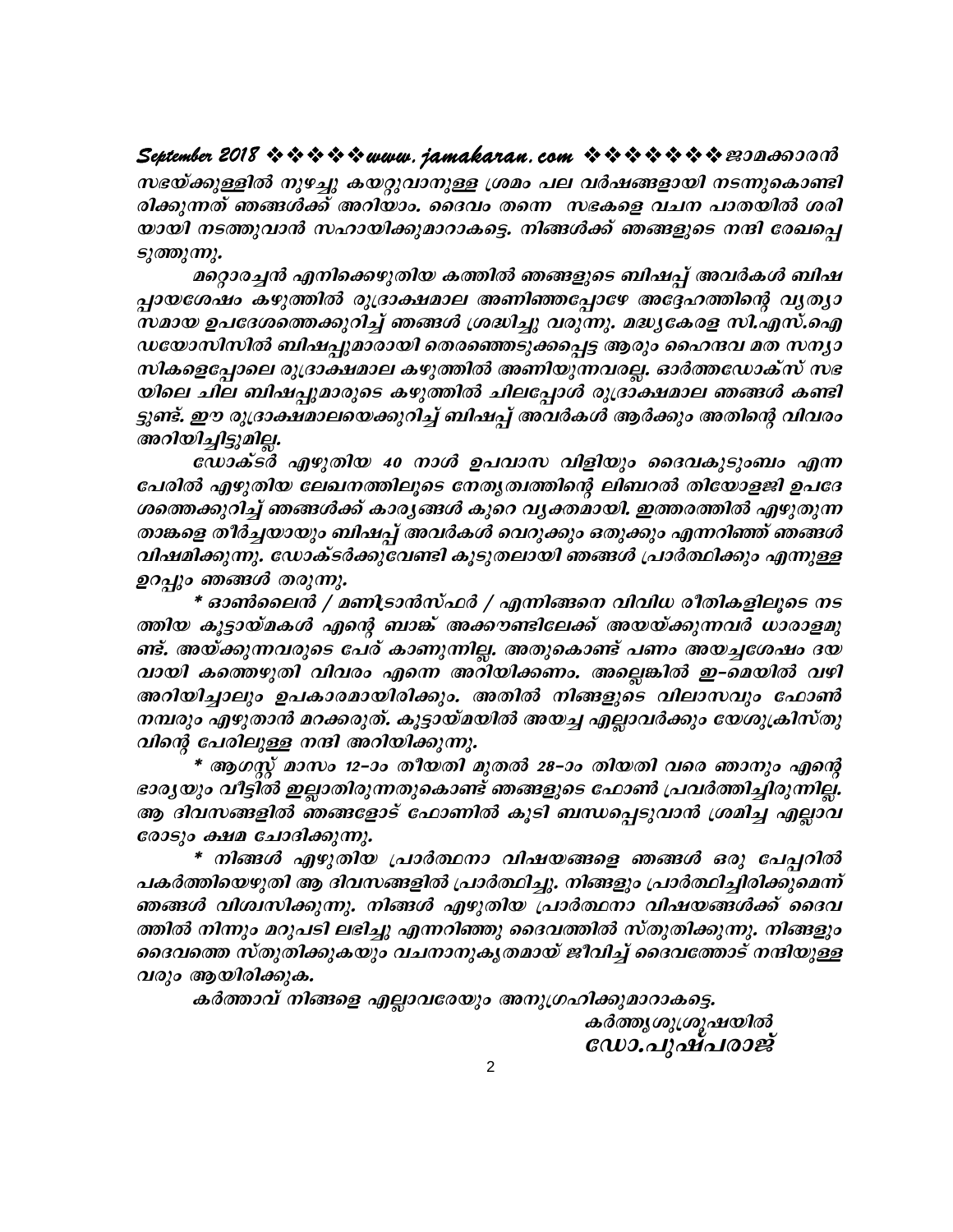# കുമ്പസാര ഉപദേശവും വർത്തമാന കാല വാർത്തകളും



Rt.Rev.A. Dharmaraj Rasalam

കത്തോലിക്കസഭ, യാക്കോബായ സഭ, ഓർത്തഡോക്സ് സഭ തുടങ്ങിയ സഭകളിൽ അംഗമായിട്ടുള്ളവർ പുരുഷന്മാരും സ്ത്രീകളും ആഴ്ചതോറും അതതു സഭയിലെ അച്ചൻ (ഫാദർ) മാരോട് അല്ലെങ്കിൽ ബിഷപ്പിനോട് പള്ളിയിൽ അതിനുവേണ്ടി തയ്യാറാക്കപ്പെട്ട സ്ഥലത്ത് ചെന്ന് കുമ്പസാരം നടത്തുന്നത് പതി വാണ്. തങ്ങൾ ചെയ്ത ഏതു രഹസൃപാപവും ഇടവക അച്ച നോടു പറഞ്ഞ് കുമ്പസരിക്കുന്നത് പതിവാണ്. ആ പാപവിവര

ങ്ങളെ അച്ചൻ കേട്ട്, താൻ അതിനെ ക്ഷമിച്ചതായി അറിയിച്ച് പ്രാർത്ഥനാ പുസ്തക ത്തിൽ അതിനുവേണ്ടി തയ്യാറാക്കപ്പെട്ട പ്രാർത്ഥനാകുറിപ്പുകളെ വായിച്ച് പ്രാർത്ഥി ക്കുവാൻ പറഞ്ഞുവിടും. അതിനുശേഷം കുമ്പസരിക്കുന്നവർ അതുമൂലം പാപങ്ങൾ ക്ഷമിക്കപ്പെട്ടതായി വിശ്വസിച്ച് കടന്നുപോകും. 4–ാം നൂറ്റാണ്ടുമുതൽ കത്തോലിക്കാ സഭയിൽ നുഴഞ്ഞുകയറിയ അനേകം പേഗൺ ദുരുപദേശങ്ങളിൽ ഒന്നാണിത്. ഈ സമ്പ്രദായത്തിന്നും അപ്പോസ്തലിക ഉപദേശത്തിനും തമ്മിൽ യാതൊരു ബന്ധവു മില്ല.

കേരളത്തിൽ ഓർത്തഡോക്സ് സഭയിൽ, വിവാഹിതയായ ഒരു സ്ത്രീ പറഞ്ഞ കുമ്പസാര രഹസൃത്തിന്റെ അടിസ്ഥാനത്തിൽ ആ സ്ത്രീയെ വഞ്ചിച്ച് ബ്ലാക്കമെ യിൽ ചെയ്ത് അവളെ ലൈംഗികമായി പീഡിപ്പിച്ചതിനുശേഷം മറ്റു 18 അച്ചന്മാർക്കും പീഡനത്തിനുള്ള ഏർപ്പാടും ചെയ്തു. ഈ വിവരം പത്രത്തിലൂടെയും ടി.വിയിലൂ ടെയും കണ്ടപ്പോൾ കേരളം ഞെട്ടിപ്പോയി. കേരളം മാത്രമല്ല, ഇന്ത്യയിലും ലോക ത്തിലും ഉള്ളവർ എല്ലാവരും ഞെട്ടിപ്പോയി.

സംഭവിച്ചത് എന്ത് ?

വിവാഹിതയായ ആ സ്ത്രീയുടെ ഭർത്താവ് വിദേശത്ത് ജോലി ചെയ്യുന്നു. വർഷത്തിലൊരിക്കൽ നാട്ടിൽ അവധിയ്ക്കായി വരാറുണ്ട്. തന്റെ ഭാരൃയുടെ ജീവി തബന്ധത്തിന് ആവശൃത്തിനായുള്ള പണം ബാങ്കിൽ ഇടുകയും അത് അവൾക്ക് ഉപയോഗിക്കുവാനുള്ള സമ്മതവും കൊടുത്തിട്ടുണ്ട്.

കുമ്പസാരത്തിൽ ഉണ്ടായ പാപം

ഭർത്താവില്ലാത്ത സമയം ഈ സ്ത്രീയ്ക്ക് കുടുംബത്തിലുള്ള ഒരു പുരുഷ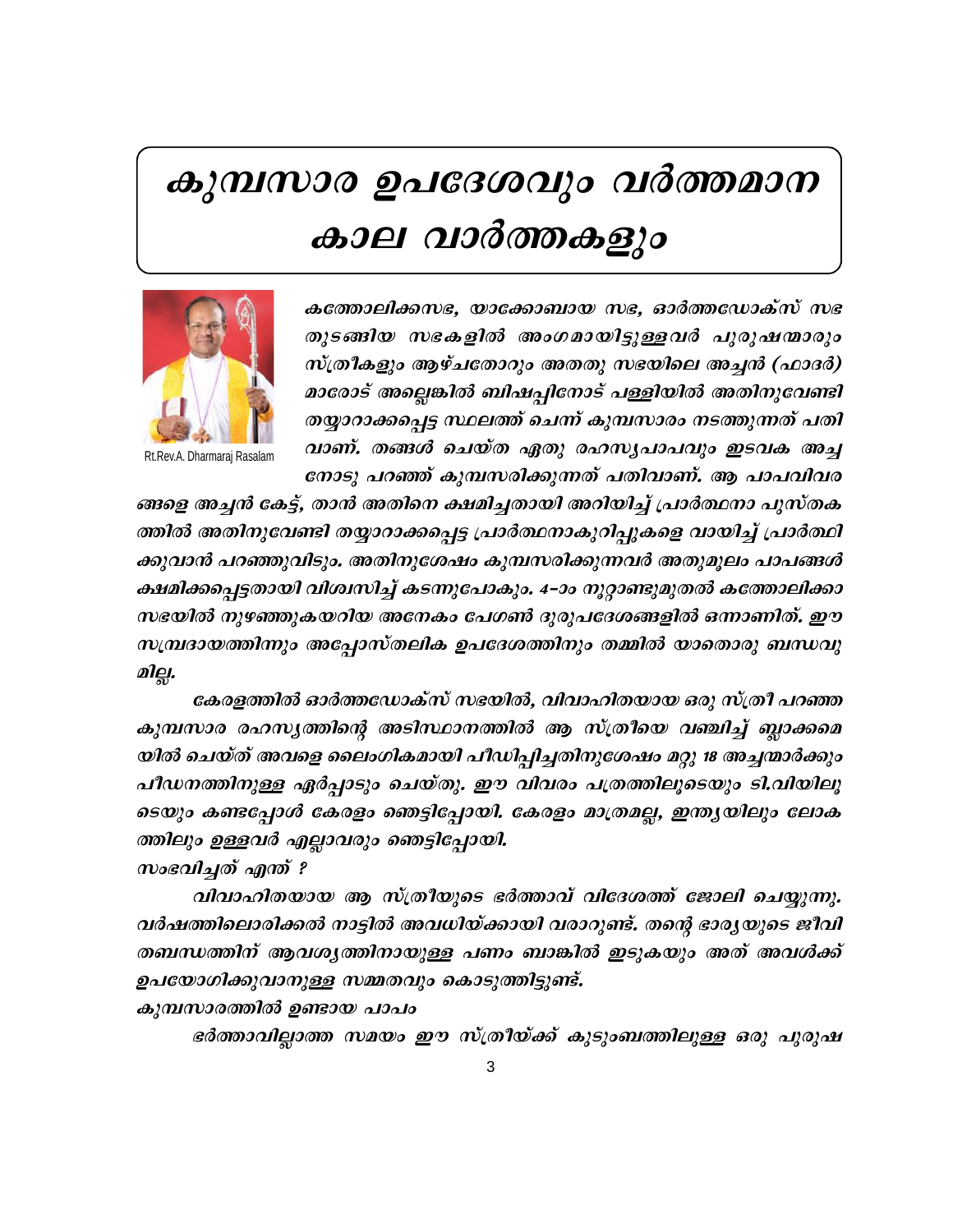### September 2018  $\rightsquigarrow \rightsquigarrow \rightsquigarrow \rightsquigarrow www.$  jamakaran.com  $\rightsquigarrow \rightsquigarrow \rightsquigarrow \rightsquigarrow \rightsquigarrow \rightsquigarrow \infty$

നോട് പരിചയമുണ്ടായി. ഭർത്താവിന്റെ അഭാവത്തിൽ ഇവളുടെ ഒറ്റയ്ക്കുള്ള ജീവി തത്തെ മുതലാക്കി അവളെ വഞ്ചിച്ച് അവളെ തന്റെ ലൈംഗിക ദാഹത്തിന് വശംവ ദയാക്കി അവളെ ലൈംഗിക പാപത്തിന് അടിമയാക്കി. ചില മാസങ്ങൾ കഴിഞ്ഞ് അവളുടെ മനസ്സിൽ വലിയൊരു കുറ്റബോധം തോന്നി. ഒരു പ്രാവശ്യം പാപം ചെയ്തി രുന്നാലും, തന്റെ ഭർത്താവിനെ താൻ വഞ്ചിച്ചുവല്ലോ എന്ന കുറ്റബോധം അവളിലു ണ്ടായി. അതോടെ അവളുടെ മനഃസമാധാനം അവൾക്ക് നഷ്ടമായി. ഇതുവരെയും മറെച്ചുവച്ച ഈ രഹസൃപാപത്തെ ഒരു ശനിയാഴ്ച അവരുടെ സഭാരീതി അനുസ രിച്ച് അച്ചനോട് പറഞ്ഞ് അവൾ കുമ്പസരിച്ചു. അച്ചൻ അവളുടെ പാപത്തെ വിശദ മായി ചോദിച്ച് മനസ്സിൽ രസിക്കുവാൻ തുടങ്ങി. അത് അച്ചന്റെ മനസ്സിൽ കാമവെറി യായിട്ട് മാറി. അതിന്റെ ശേഷമാണ് ഈ അച്ചൻ തന്നെ യഥാർത്ഥ രൂപം കാണിക്കു വാൻ തുടങ്ങിയത്. ചില ആഴ്ചകൾ കഴിഞ്ഞതിനുശേഷം ഭവനസന്ദർശനം എന്നു പറഞ്ഞുകൊണ്ട് ആ യുവതിയുടെ വീട്ടിലേയ്ക്ക് പോയി. തന്റെ ലൈംഗിക സംതൃ പ്തിക്ക് അവളോട് യാചിച്ചു. ഒരു ദൈവവേലക്കാരൻ അതും അച്ചന്റെ ഈ യാചന അവളെ ഞെട്ടിച്ചു. അവൾ അതിന് വഴങ്ങിയില്ല. അപ്പോഴാണ് ഈ അച്ചൻ കുമ്പ സാര രഹസ്യത്തെ ആയുധമാക്കി അവളെ ഭീഷണിപ്പെടുത്തിയത്. ഭർത്താവിനോട് അവളുടെ പരപുരുഷ ലൈംഗികബന്ധത്തെക്കുറിച്ച് അറിയിക്കും എന്നു പറഞ്ഞ് ഭീഷണിപ്പെടുത്തി. ഈ ഭീഷണിയിൽ ഭയന്നുപോയ അവൾ ഒടുവിൽ അച്ചന്റെ ലൈംഗിക ദാഹത്തിന് സമ്മതിക്കേണ്ടി വന്നു.

തന്റെ പ്രദേശത്ത് ഈ പാപത്തിന് മുതിർന്നാൽ നാട്ടുകാർ അറിയും എന്നതി നാൽ, ബാങ്കിൽ നിന്നും അൻപതിനായിരം രൂപയും എടുത്തുകൊണ്ട് എറണാകു ളത്തെ ഒരു സ്റ്റാർ ഹോട്ടലിൽ റൂം ബുക്ക് ചെയ്യുവാൻ പറഞ്ഞു. ബുക്ക് ചെയ്തിട്ട് വിവരം എന്നെ അറിയിച്ചാൽ ഞാൻ അവിടെ എത്തിക്കോളാമെന്ന് അച്ചൻ പറഞ്ഞു. അങ്ങനെ എറണാകുളത്തെ ഒരു സ്റ്റാർ ഹോട്ടലിൽ അച്ചനും യുവതിയും കൂടി നാലു ദിവസം താമസിച്ച് സുഖിച്ചതിനുശേഷം അവർ അവിടെ നിന്നും അവരവരുടെ ഭവ നങ്ങളിലേക്ക് തിരിച്ചുപോയി. ഈ സംഭവത്തിനുശേഷം അച്ചൻ കോഴിയെ കണ്ട കുറുക്കന്റെ അവസ്ഥയിലായി. ഈ അച്ചൻ തുടർച്ചയായ തെറ്റുകൾക്ക് അടിമയാ യി. മാത്രമല്ല, അവളുടെ ബലഹീനതയെ മുതലാക്കി തന്റെ സുഹൃത്തുക്കളായ അച്ച ന്മാർക്കും ലൈംഗിക ബന്ധത്തിന് അടിമയാക്കി പങ്കുവെച്ചു. അങ്ങനെ പല സ്ഥല ങ്ങളിലുള്ള 18 അച്ചന്മാർ ആ സ്ത്രീയെ ഉപയോഗിച്ച് വഷളാക്കി.

പുറത്തുവരാത്ത ഒരു രഹസ്യവുമില്ല

ഗൾഫിലുള്ള ഇവളുടെ ഭർത്താവ് തന്റെ കംപ്യൂട്ടവർ വഴി ഇവളുടെ ബാങ്ക് അക്കൗണ്ടിന്റെ കണക്കുകൾ നോക്കി. അതിനാൽ മൂന്നു പ്രാവശ്യമായിട്ട് അവൻപ തിനായിരം രൂപം വീതം പിൻവലിച്ചതായി കണ്ടു. ഓരോ ദിവസവും രാത്രിയിൽ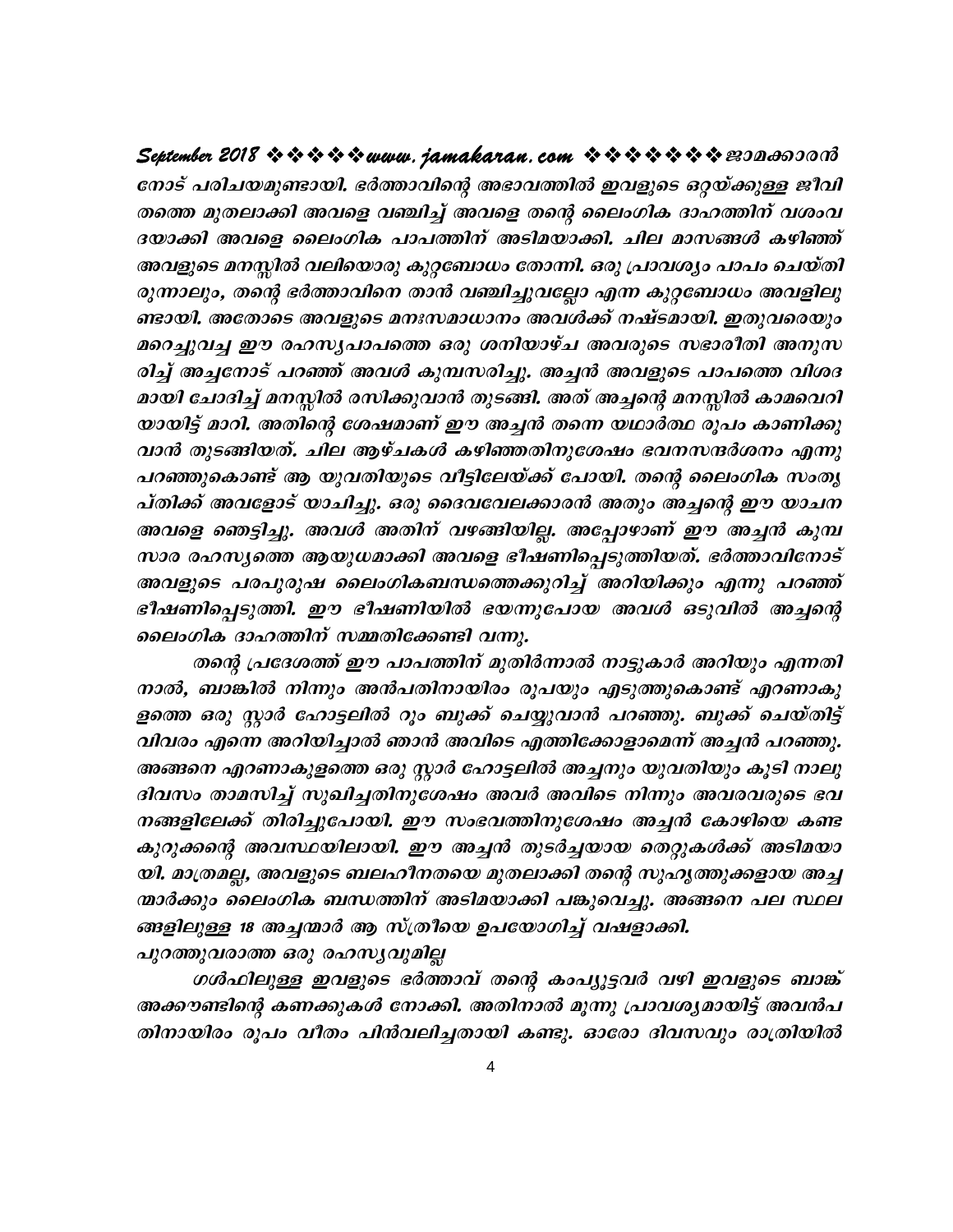# September 2018 \* \* \* \* \* www. jamakaran.com \* \* \* \* \* \* \* \* 20000000

തന്റെ ഭാരൃയുമായി സംസാരിക്കുകയാണ് അദ്ദേഹത്തിന്റെ പതിവ്. എല്ലാ കാരൃ ങ്ങളും ഭർത്താവിനോടു പറയുന്ന അവൾ ഈ അൻപതിനായിരം വീതമുള്ള ഈ രൂപയുടെ കാര്യം മാത്രം മറച്ചുവച്ചു. അത് അയാളുടെ മനസ്സിൽ സംശയ ങ്ങൾക്കിടവരുത്തി.

ഒരു ദിവസം അയാൾ ഒരു മുന്നറിയിപ്പും നല്കാതെ ഗൾഫിൽ നിന്നും നാട്ടി ലേയ്ക്ക് വന്നെത്തി. അപ്പോൾ ഭാര്യ വീട്ടിൽ ഉണ്ടായിരുന്നില്ല. അടുത്തുള്ള പീടിക യിൽ അന്വേഷിച്ചപ്പോൾ ദിവസവും അമ്മയുടെ വീട്ടിലേയ്ക്ക് എന്നും പറഞ്ഞ് പോയി വൈകാതെ തന്നെ മടങ്ങിവരാറുണ്ട്. ഇന്നും അങ്ങനെ പോയിരിക്കാമെന്ന് കടക്കാ രൻ പറഞ്ഞു. അതോടൊപ്പം കടക്കാരൻ പറഞ്ഞ മറ്റൊരു വിവരം കേട്ടപ്പോൾ അയാൾക്ക് തന്റെ സംശയം ഇരട്ടിയാക്കി. കടക്കാരൻ പറഞ്ഞ കാര്യം; ചിലപ്പോൾ അമ്മയുടെ വീട്ടിലേയ്ക്ക് എന്നും പറഞ്ഞ് പോയാൽ പിന്നെ നാലഞ്ചു ദിവസം കഴി ഞ്ഞാണ് മടങ്ങിവരുന്നത്.

ഭാര്യ മടങ്ങി വന്നതിനുശേഷം അയാൾ ഒന്നും അറിഞ്ഞ ഭാവം കാണിക്കാതെ പതിവുപോലെയുള്ള സംഭാഷണങ്ങളിൽ മുഴുകി. സംഭാഷണത്തിന്നിടയിൽ ബാങ്ക് പാസ്ബുക്ക് കാണിച്ച് മൂന്നുപ്രാവശ്യം അൻപതിനായിരം രൂപവീതം എടുത്തതായി കാണിക്കുന്നു. ഇത്രയും മാസങ്ങളായി നാം എല്ലാ കാര്യങ്ങളും സംസാരിക്കുമായി രുന്നെങ്കിലും ഇത്രയും വലിയ തുകകൾ പിൻവലിച്ച കാര്യം മോള് എന്നോട് ഒന്നും പറഞ്ഞിരുന്നില്ലല്ലോ എന്നു ചോദിച്ചപ്പോൾ അവളുടെ മുഖം വിളറിപ്പോയി. ഇടയ്ക്കി ടയ്ക്ക് മൂന്നുനാലു ദിവസങ്ങൾ തുടർച്ചയായി വീട്ടിൽ ഇല്ലായിരുന്നുവെന്നും ഞാന റിഞ്ഞല്ലോ? ഈ ദിവസങ്ങളിൽ എവിടെയാണ് പോയത്? ഇത്രയും ആയപ്പോൾ തന്നെ അവൾക്കു മനസ്സിലായി ഇനിയൊന്നും എനിക്കു ഒളിക്കുവാൻ കഴിയുകയില്ലായെ ന്ന്. അവൾ അയാളുടെ മുന്നിൽ പൊട്ടിക്കരയുവാൻ തുടങ്ങി. തുടർന്ന് ഒന്നും മറ യ്ക്കാതെ എല്ലാ വിവരങ്ങളും അവൾ തന്റെ ഭർത്താവിനോട് പറഞ്ഞു.

തന്റെ ഇടവക അച്ചനെക്കുറിച്ച് ഇങ്ങനെയുള്ള വിവരങ്ങളെ അറിഞ്ഞപ്പോൾ അദ്ദേഹം വളരെയധികം വിഷമിച്ചു. ഉടനെ തന്നെ ഈ സ്ത്രീയുടെ ഭർത്താവ് തന്റെ സുഹൃത്തായ ഒരു വക്കിലിനോട് ഈ വിവരങ്ങൾ തുറന്നുപറഞ്ഞു. ഇത് വളരെ ക്രൂരതയാണ് അച്ചൻ കാണിച്ചതെന്നും ഇത് എന്നേക്കുമായി അവസാനിപ്പിക്കണ മെന്നും ഇനി സഭയിലെ മറ്റൊരു സ്ത്രീയ്ക്കും ഇത് സംഭവിക്കുവാൻ പാടില്ലായെന്നും ഉള്ള ഉപദേശമാണ് സുഹൃത്ത് നൽകിയത്. തുടർന്ന്, വനിതാ പോലീസ് സ്റ്റേഷനിലും സംസ്ഥാന വനിതാ കമ്മിഷനും യുവതിയെക്കൊണ്ടു തന്നെ അച്ചനെതിരായി പരാതി കൊടുപ്പിച്ചു. പരാതിയുടെ അടിസ്ഥാനത്തിൽ പോലീസ് അമ്പേഷണം നടത്തി അച്ചനെ അറസ്റ്റു ചെയ്തു. അന്വേഷണം തുടങ്ങിയപ്പോൾ തന്നെ നാലു അച്ചന്മാർ ഒളിവിൽ പോയി. ഒടുവിൽ അവരും പോലീസിന്റെ പിടിയിലായി. അറസ്റ്റിലായ അച്ചന്മാർ ജാമൃത്തിനുള്ള അപേക്ഷ നൽകിയപ്പോൾ വിവരമറിഞ്ഞ് വനിതാ കമ്മീ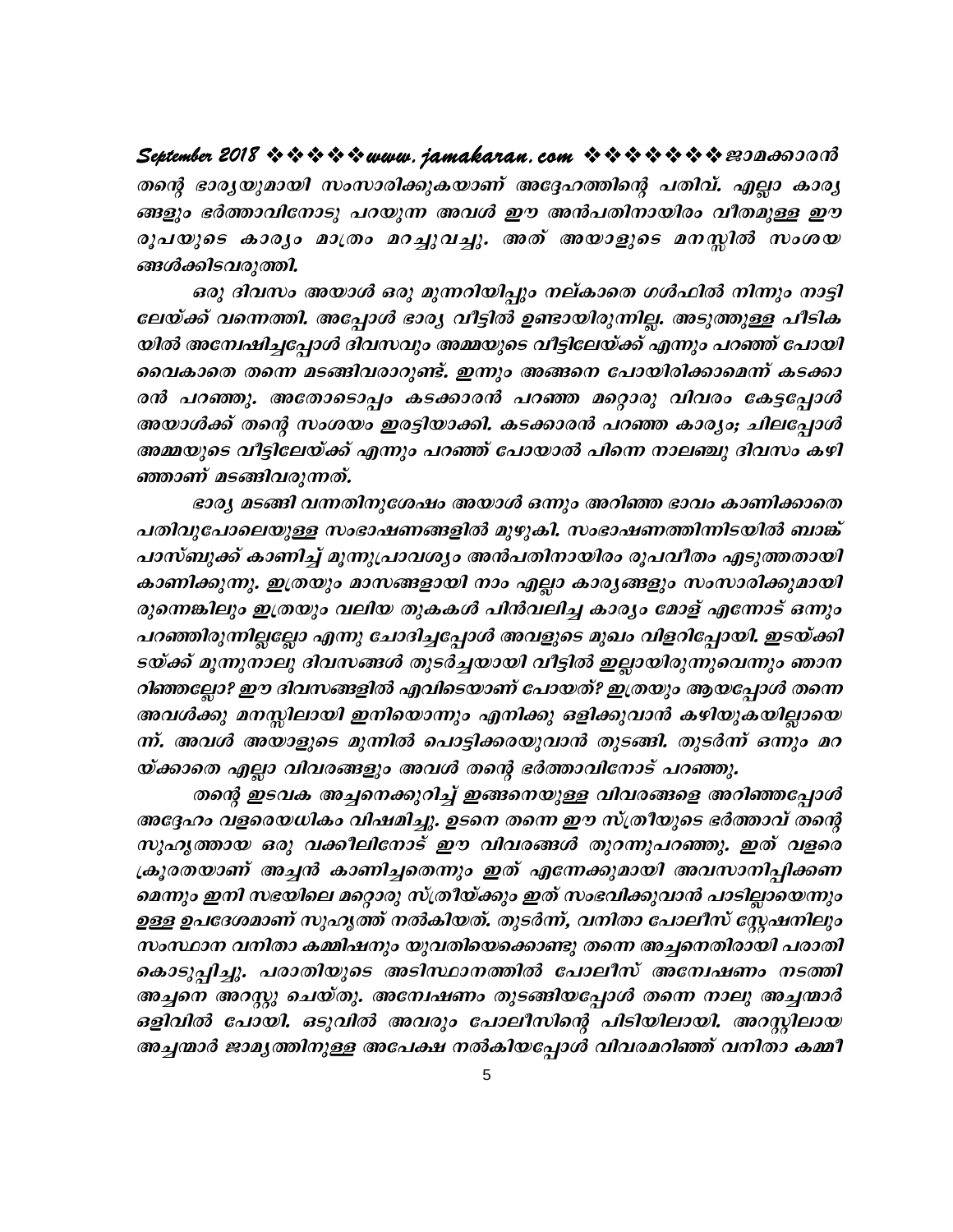### 

ഷൻ ഇടപെടുകയും അവരുടെ ജാമ്യം തടയുകയും ചെയ്തു.

മുകളിൽ എഴുതിയ ഈ ഒരു സംഭവം മാത്രമേ പുറത്തു വന്നിട്ടുള്ളൂ. പുറത്തു വരാത്ത എത്രയോ സംഭവങ്ങൾ സഭകളിൽ സംഭവിച്ചുകൊണ്ടിരിക്കുന്നു. ഇങ്ങനെ ലൈംഗിക വെറിമൂത്ത പല അച്ചന്മാരും ബിഷപ്പുമാരും സഭകളിലുണ്ട്. കന്യാസ്ത്രീ കൾക്കു പോലും ഇവരുടെ പിടിയിൽ നിന്നും രക്ഷപ്പെടുവാൻ കഴിയാത്ത ഒരു സാഹ ചര്യമാണ് ഇപ്പോഴുള്ളത്.

എന്തുകൊണ്ട് ഇങ്ങനെ സംഭവിക്കുന്നു

ഇതിന് രണ്ടു കാരണങ്ങളുണ്ട്. ഒന്ന, പോലീസ് പിടിയിലായ ഈ അച്ചന്മാ രെല്ലാം അവിവാഹിതരാണ്. മുകളിൽ സൂചിപ്പിച്ച മൂന്നു സഭാവിഭാഗങ്ങളിലും ഉള്ള ബിഷപ്പുമാരും അച്ചന്മാരും അവരുടെ സഭാനിയമം അനുസരിച്ച് വിവാഹം കഴിക്കു വാൻ പാടില്ല. ഇതിൽ മാർത്തോമാസഭയിലെ ചില ബിഷപ്പുമാരും ഉൾപ്പെടുന്നു. രണ്ടാ മതായി, ഇവർക്കെല്ലാം സമൃദ്ധിയായ ഭക്ഷണം ലഭിക്കുന്നുണ്ട്. അതിലും ബിഷപ്പു മാർക്ക് വൃതൃസ്തമായ ഭക്ഷണരീതികളാണുള്ളത്. തങ്ങളുടെ ഭക്ഷണമേശയിലു ണ്ടാകേണ്ട വിഭവങ്ങളുടെ ലിസ്റ്റുപോലും അവരാണ് കൊടുക്കുന്നത്. ഇത്രയും ആഹാ രങ്ങൾ കഴിക്കുമ്പോൾ അവർക്ക് ജഡീകവികാരങ്ങളാണ് കൂടുതലായി ഉണ്ടാകുന്ന ത്. ഈ അവസ്ഥയിൽ ലൈംഗിക വികാരങ്ങൾ ഒഴുക്കിക്കളയുവാനുള്ള തോടുകൾ അവർ അന്വേഷിക്കുന്നത് സ്വഭാവികമാണ്. ഇവരുടെ അതിനുവേണ്ടിയുള്ള അന്വേ ഷണം ചെന്നെത്തുന്നത് സ്ഥർഗ്ഗരതിയിലും ലൈംഗിക പീഡനങ്ങളിലുമാണ്.

സ്ത്രീകളിൽ കന്യാസ്ത്രീകൾ, സ്ത്രീകളായ ദൈവവേലക്കാരികൾ തുടങ്ങി യവരും തമ്മിൽ തമ്മിൽ വഷളത്വം പ്രവർത്തിച്ച് ലെസ്ബിയൻ കൃാരക്ടർ (സ്വ വർഗ്ഗ സ്ഥയഭോഗരീതി) ഉള്ളവരായിട്ട് മാറുന്നു. ഇങ്ങനെയുള്ള സംഭവങ്ങൾ സിലോൺ ചെന്തകോസ്തു (TPM) സഭകളിലും പാസ്റ്റർമാർക്കിടയിലും സഹോദരിമാർ (സിസ്റ്റർ) എന്നു വിളിക്കപ്പെടുന്നവരുടെയിലും നടന്നുവരുന്നു. ഈ വിവരങ്ങൾ പത്രമാധ്യമ ങ്ങളിൽ കൂടി നിങ്ങൾ വായിച്ചു കാണുമല്ലോ!

വചനവൃവസ്ഥ വിട്ട് വൃക്തികളും കുടുംബങ്ങളും സഭകളും സഞ്ചരിക്കുവാൻ ദൈവം സൃഷ്ടിച്ച പരിശുദ്ധ വികാരങ്ങളെ സാത്താൻ മുതലെടുത്ത്, പാപമാക്കി മാറ്റുന്നത്!

വിവാഹം കഴക്കാതെയിരിക്കുന്നത് വേദവചനത്തിന് എതിരാണ്. ഉല്പത്തി പുസ്തകത്തിൽ ദൈവം പറഞ്ഞു, മനുഷ്യൻ ഏകനായിരിക്കുന്നത് നന്നല്ല് അവന് തുണയായി ഒരു പെണ്ണിനെ സൃഷ്ടിച്ചു നല്കി കുടുംബജീവിതത്തെ ദൈവം അംഗീ കരിക്കുകയായിരുന്നു. ഹാനോക്ക് ഭാര്യയും മക്കളും ഉണ്ടായിരുന്നിട്ടും അവൻ ദൈവ ത്തോടൊപ്പം സഞ്ചരിച്ചുവെന്ന് വേദപുസ്തകം പറയുന്നു.

യേശുക്രിസ്തു തന്റെ ദൈവവേലയിൽ ആദ്യത്തെ അത്ഭുതം കല്യാണവീ ട്ടിൽ വച്ചാണ് നടത്തിയത്. പൗലൊസ് അപ്പോസ്തലൻ തിമൊഥിയോസിന് ലേഖനം എഴുതുമ്പോൾ വിവാഹം ചെയ്യാതിരിക്കാൻ കള്ള ഉപദേഷ്ടാക്കന്മാർ നിങ്ങളെ ഉപ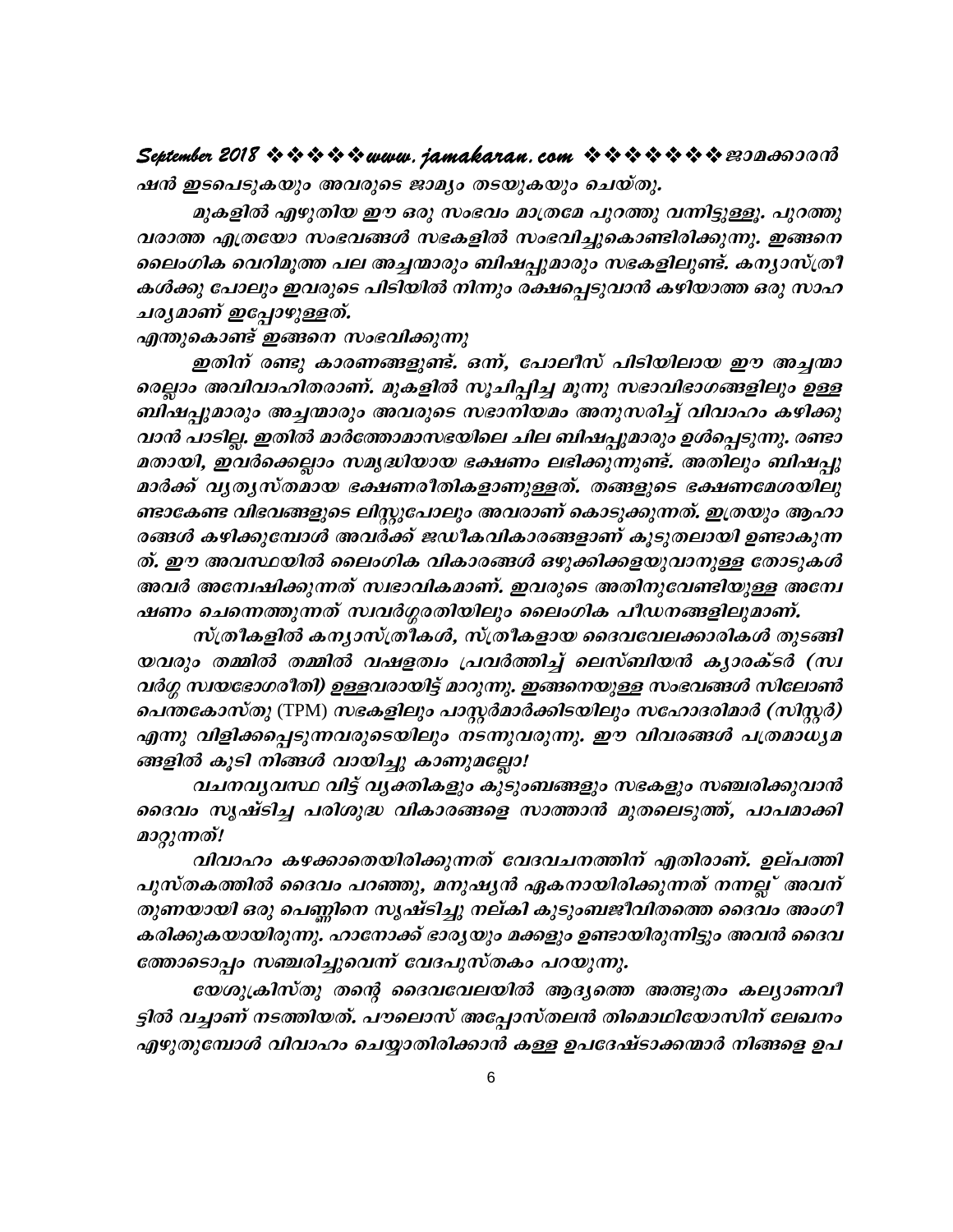ദേശിക്കും (1 തിമൊ ) അതിനാൽ ജാഗ്രത ഉള്ളവരായിരിപ്പിൻ എന്നു മുന്നറിയിപ്പ് നൽകുന്നു. ഇതിന്റെ അടിസ്ഥാനത്തിലാണ് അപ്പൊസ്തലനായ പൗലോസ് 1 തിമൊ 3:1–5 വരെയുള്ള വാകൃങ്ങളിൽ ദൈവവേലക്കാർ ഏക ഭാരൃയുള്ളവനായിരിക്കണം, സ്വന്ത കുടുംബത്തെ ശരിയായി നടത്താത്തവൻ സഭയെ എങ്ങനെ നടത്തും എന്നും എഴുതിയിരിക്കുന്നത്.

ബിഷപ്പായാലും അച്ചനായാലും പെന്തക്കോസ്തു പാസ്റ്ററായാലും ആരായാലും ദൈവവേല ചെയ്യുന്നവർ വിവാഹം കഴിച്ചിരിക്കണം എന്നതാണ് വേദപുസ്ത കൽപ ന. പക്ഷേ, ദൈവവചനത്തോടൊപ്പം ബാബിലോണ്യ, റോമാ മതങ്ങളുടെ ഉപദേശ ങ്ങളും ആചാരങ്ങളും കടന്നുകൂടി അവിയൽ – ആയ ക്രിസ്തുമതത്തിന്റെ അനേകം നാമങ്ങളിൽ ഒന്നാണ് ഈ നാമവും!! വേദവചനത്തെ ആരും ഒരിക്കലും ലംഘിക്കു വാൻ പാടില്ല.

ജാമക്കാരൻ കുറിപ്പ് : ഇതു വായിക്കുന്ന പ്രിയ വായനക്കാരൻ അറിയേണ്ട കാര്യം, നിങ്ങളുടെ ഏതു പാപങ്ങളെയും യേശുക്രിസ്തുവിനോട് മാത്രം ഏറ്റുപറയണം. പാപ ങ്ങളെ ക്ഷമിക്കുവാൻ വിശുദ്ധ മറിയാമിനോ പത്രൊസിനോ പൗലോസ് അപ്പോസ്ത ലനോ ആർക്കും അധികാരമില്ല.

കുമ്പസാര അനുഷ്ഠാനം നടത്തുന്ന സഭകൾ ന്യായീകരിക്കുന്ന ഒരു വചന മുണ്ട്. യേശുക്രിസ്തു തന്റെ ശിഷ്യന്മാരോടു പറയുമ്പോൾ, "നിങ്ങൾ ആരുടെ പാപ ങ്ങൾ ക്ഷമിക്കുന്നുവോ, അവരുടെ പാപങ്ങൾ ക്ഷമിക്കപ്പെടുന്നു." എന്നു പറഞ്ഞു. ഈ വചനത്തെ അവർ തെറ്റായിട്ട് വ്യാഖ്യാനിക്കുന്നു. ശിഷ്യന്മാർക്ക് വിരോ ധമായി ആരെങ്കിലും തെറ്റ് ചെയ്താൽ അവരുടെ തെറ്റുകളെ ക്ഷമിക്കുവാൻ ശിഷ്യ ന്മാർക്ക് അധികാരം കൊടുത്തിട്ടുണ്ട്. ഈ അധികാരം ലോകത്തിലുള്ള മറ്റുള്ളവരുടെ പാപങ്ങളെ ക്ഷമിക്കുവാനല്ല. 1 തിമൊ 2:5–6 പറയുന്നു ''മനുഷ്യനും ദൈവത്തിനും മദ്ധ്യസ്ഥൻ ഒരുത്തൻ, അത് യേശുക്രിസ്തു ഒരുവൻ അത്രെ" (അപ്പോ 4:12) ൽ പറ യുന്നു, "മറ്റൊരുത്തനിലും രക്ഷ ഇല്ല; നാം രക്ഷിക്കപ്പെടുവാൻ ആകാശത്തിൻ കീഴിൽ മനുഷ്യരുടെ ഇടയിൽ നല്കപ്പെട്ട (യേശു എന്ന നാമമല്ലാതെ) വേറൊരു നാമവും ഇല്ല" എന്ന്. ഈ ഭൂമിയിൽ ജന്മ, കർമ്മ പാപങ്ങളെ ക്ഷമിക്കുവാൻ അധി കാരമുള്ളത് ഒരേയൊരു വൃക്തിക്കു മാത്രം. അത് നസറായനായ യേശുക്രിസ്തു മാത്രം!! (മത്തായി 2:21, മർക്കൊസ് 2:5-12, ലൂക്കൊസ് 7:47-50, അപ്പോ.പ്രവൃ 13:30). ഭൂമിയിൽ പാപരഹിതനായ തിരുമേനി ഒരുവൻ മാത്രം അവനാണ് കർത്താവായ യേശുക്രിസ്തു മാത്രം!! മറ്റുള്ളവരെല്ലാം അശുദ്ധ (ദുഷിച്ച ശവസമാനമായ നാറ്റമു ള്ള) മേനികൾ മാത്രം!! ഇവർക്ക് പാപങ്ങളെ മോചിക്കാനാവില്ല! ജാഗ്രത! ജാഗ്രത!!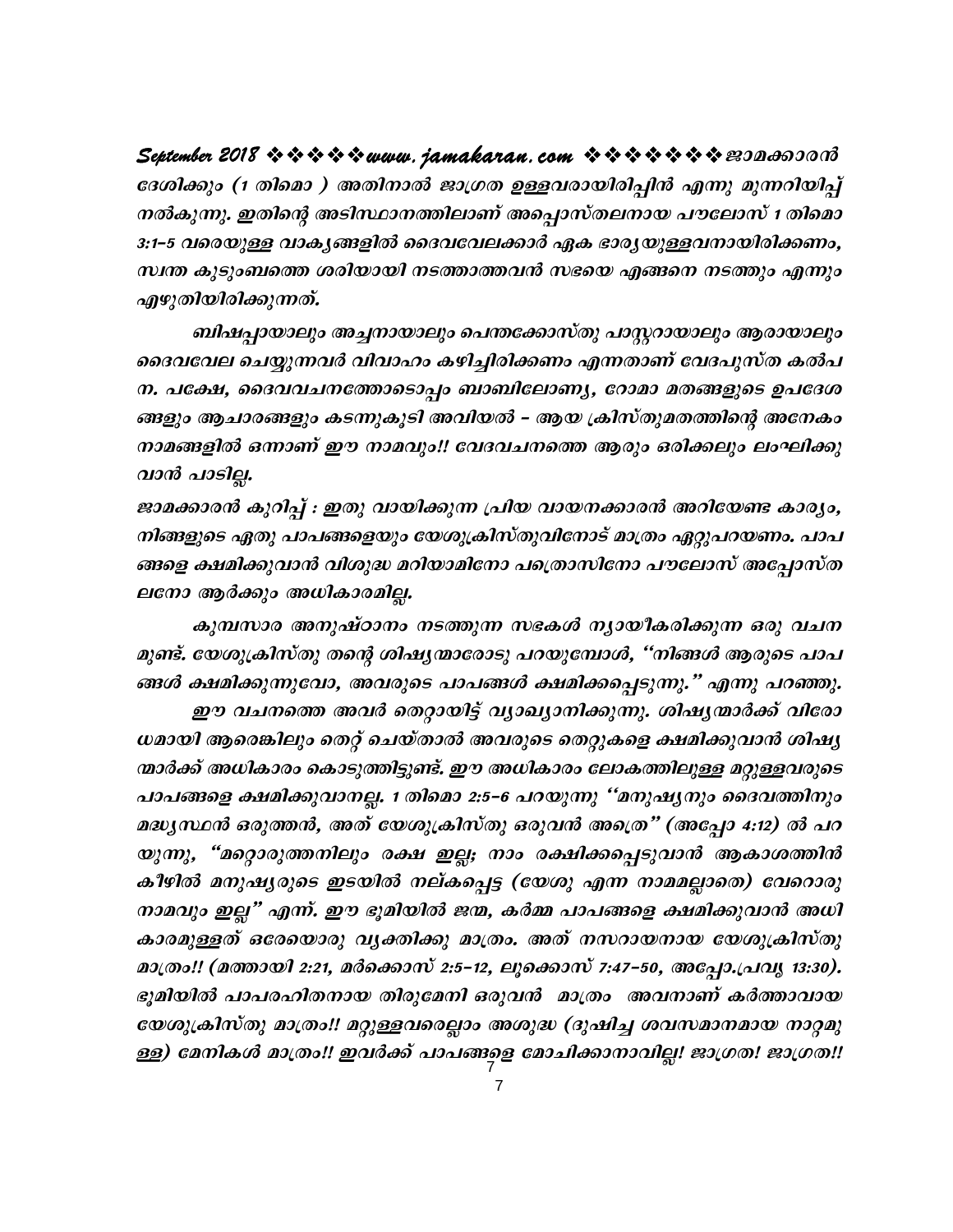# September 2018  $\rightsquigarrow \rightsquigarrow \rightsquigarrow \rightsquigarrow www.$  jamakaran.com  $\rightsquigarrow \rightsquigarrow \rightsquigarrow \rightsquigarrow \rightsquigarrow z$ ബിഷപ്പിന് സിവിൽ ജയിൽ ശിക്ഷ



Rt. Rev. Samuel

തൂത്തുക്കുടി - നസ്ത്രേത്ത് സി.എസ്.ഐ ഡയോസിസിന്റെ ബിഷപ്പ് റൈറ്റ്.റവ.ദേവസഹായം അവർകൾക്ക് രണ്ടാഴ്ച സിവിൽ ജയിൽശിക്ഷയും 5000 രൂപ പിഴയുമായി ശിക്ഷിക്ക പ്പെട്ടു. ഇത് 2018 ജൂലൈയിൽ തമിഴ്നാട്ടിലുള്ള എല്ലാ ദിനപത്ര ങ്ങളിലും വാർത്തയായി വന്നു.

പ്രശ്നങ്ങൾ : തൂത്തുക്കുടി സി.എസ്.ഐ ഡയോസിസ് മുഴു വനും ഡയോസിസ് ഇലക്ഷൻ നടത്തപ്പെട്ടു. ഡയോസിസിനെ ഇപ്പോൾ ഭരിച്ചുകൊണ്ടിരിക്കുന്ന ഭാരവാഹികൾക്ക് ഇഷ്ടമി ല്ലാത്ത ചിലരുടെ പേരുകളെ ഇലക്ഷൻ ലിസ്റ്റിൽ നിന്നും നീക്കി ക്കളഞ്ഞു. നീക്കപ്പെട്ട വിവരമറിഞ്ഞ് ബിഷപ്പിന് രേഖാമൂലം

പരാതി കൊടുത്തു. എന്നാൽ ബിഷപ്പ് അവർകൾ നടപടിയൊന്നും എടുത്തില്ല. ഇലക്ഷന്റെ തീയതി അടുത്തായപ്പോൾ ന്യായത്തിനു വേണ്ടി കോടതിയെ

സമീപിക്കേണ്ടിവന്നു. ബിഷപ്പ് ചെയ്യേണ്ട കാര്യത്തെ ഒടുവിൽ കോടതിയ്ക്ക് ചെയ്യേണ്ടി വന്നു. ലിസ്റ്റിൽ നിന്നും നീക്കപ്പെട്ടവരുടെ പേരിൽ കുറ്റമൊന്നും ഇല്ലാ തെ, ഷോക്കാസ് നോട്ടീസ് പോലും കൊടുക്കാതെ അവരുടെ പേരുകൾ നീക്കം ചെയ്തതിൽ തെറ്റുണ്ടെന്ന് കോടതി കണ്ടെത്തി. ഉടൻ തന്നെ അവരെ വീണ്ടും ലിസ്റ്റിൽ പേര് ചേർത്തതിനുശേഷം തെരഞ്ഞെടുപ്പു നടത്തണമെന്നും, അതുവരെ തെരഞ്ഞെടുപ്പ് തടഞ്ഞിരിക്കുന്നുവെന്നുമാണ് ജഡ്ജി വിധി പറഞ്ഞു.

കോടതി ഈ വിധി ബിഷപ്പിനെയും ഭാരവാഹികളെയും അറിയിച്ചു. എന്നിട്ടും ബിഷപ്പ് അവർകൾ ഈ വിധിയെ കാര്യമാക്കാതെ അതേ ആഴ്ചയിൽ തെരഞ്ഞെ ടുപ്പു നടത്തി. ഉടൻ തന്നെ പേര് നീക്കം ചെയ്യപ്പെട്ട വ്യക്തികൾ കോർട്ടലക്ഷൃത്തിന് കോടതിയിൽ പോയി. ഉടൻ തന്നെ കോടതി ബിഷപ്പും ഭാരവാഹികളും നേരിട്ടു ഹാജരാകുവാൻ സമൻസയച്ചു. അതിനു മറുപടിയായി ബിഷപ്പും ഭാരവാഹികളും വക്കീൽ മുഖേന മാപ്പപേക്ഷ കോടതിയ്ക്ക് സമർപ്പിച്ചു. അവരുടെ മാപ്പപേക്ഷ കോടതി തള്ളിക്കളഞ്ഞു.

വീണ്ടും തെരഞ്ഞെടുപ്പു നടത്തുവാനുള്ള നിർദ്ദേശം കൊടുത്തു. അതിനെയും ബിഷപ്പും ഭാരവാഹികളും തള്ളിക്കളഞ്ഞു. കോർട്ട് നൽകിയ തിയതിയുടെ കാലം കഴിഞ്ഞശേഷം ജഡ്ജി ബിഷപ്പിനെതിരായി വിധിയെഴുതി. ജഡ്ജിയുടെ വിധി യെയും കോടതിയെയും അപമാനപ്പെടുത്തിയതുകൊണ്ട് കോടതി അവർക്കെതിരെ നടപടി എടുത്ത് ബിഷപ്പിനെതിരായി ശിക്ഷാവിധി പുറപ്പെടുവിച്ചു. ജഡ്ജി ശ്രീ. എം.വി.മുരളീധരൻ അവർകൾ തന്റെ വിധിയെ വായിച്ചു കേൾപ്പിച്ചു. ബിഷപ്പ് റൈറ്റ്. റവ.ദേവസഹായം അവർകൾക്ക് 2 ആഴ്ചത്തെ സിവിൽ ജയിൽവാസവും 5000 രൂപ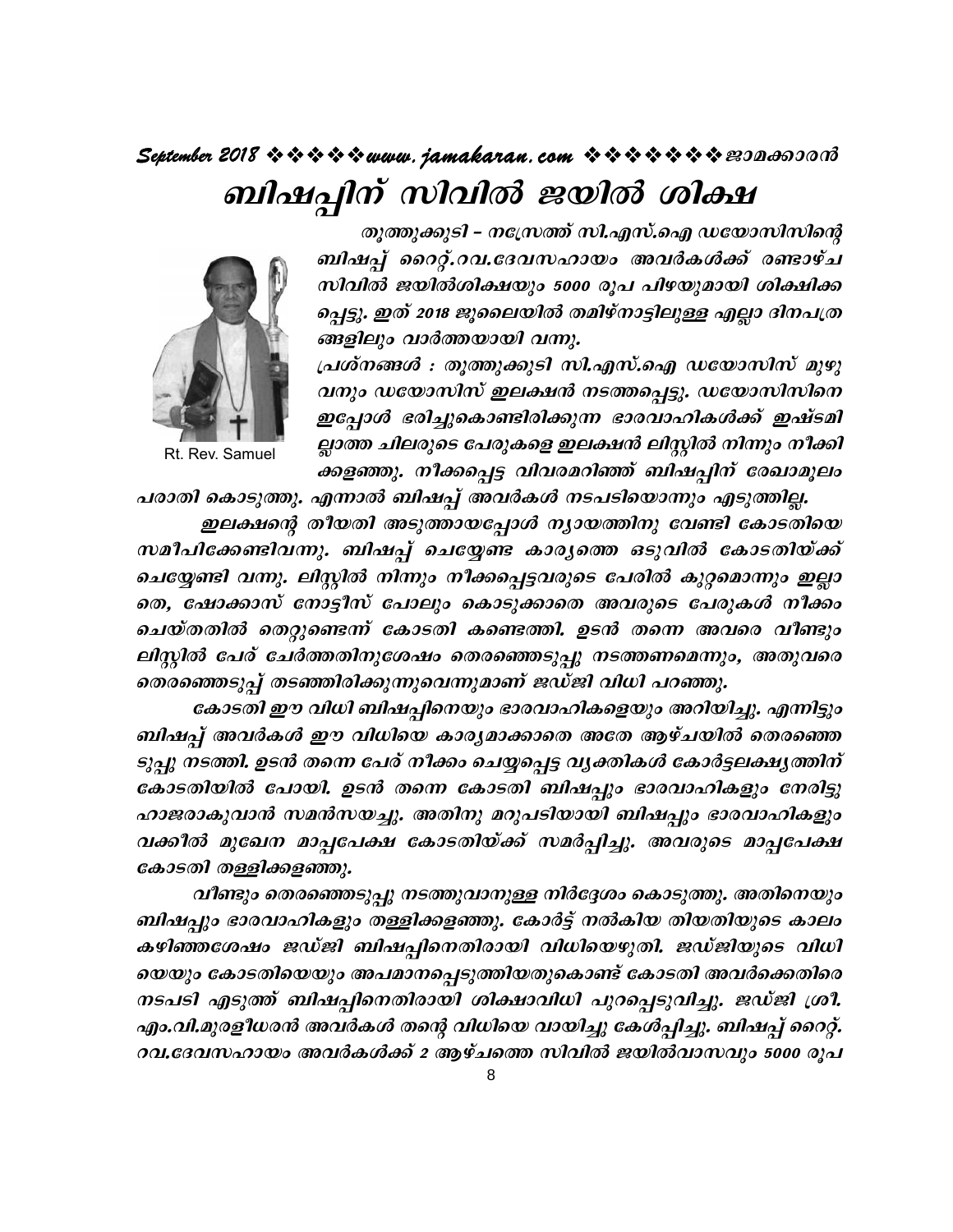September 2018 \* \* \* \* \* www. jamakaran.com \* \* \* \* \* \* \* \* 20000000 പിഴയും വിധിച്ചു. ഡയോസിസ് ട്രഷറർ ശ്രീ.മോഹൻ അരുമനായകം അവർകൾക്കും അതേ ശിക്ഷതന്നെ വിധിച്ചു. തെരഞ്ഞെടുപ്പ് ഫലം റദ്ദുചെയ്തതായി കോടതി അറി യിച്ചു. ലിസ്റ്റിൽ നിന്നും നീക്കപ്പെട്ടവരെക്കൂടി ചേർത്ത് പുതിയ ലിസ്റ്റ് ഉണ്ടാക്കി കോട തിയുടെ നിരീക്ഷണത്തിൽ തെരഞ്ഞെടുപ്പ് നടത്തണമെന്നും ഇലക്ഷൻ ഓഫീസ റായി ജഡ്ജി ശ്രീ.സിദ്ധാർത്ഥൻ അവർകളെ കോടതി ഏർപ്പാടു ചെയ്തു.

ഈ വാർത്തകളെ ഞാൻ ജാമക്കാരൻ വായനക്കാർക്കുവേണ്ടി പ്രസ്കിൽ കൊടു ക്കുവാൻ ആഗസ്റ്റ് മാസം അവസാനവാരത്തിൽ എഴുതി പൂർത്തിയാക്കി. ഇതിനിട യിൽ വീണ്ടും ഒരു സ്റ്റേ ഓർഡർ, വീണ്ടും ഒരു പുതിയ കോടതി എന്നിങ്ങനെ ഡയോ സിസിനുള്ളിൽ കേസുകൾ പോയിക്കൊണ്ടിരിക്കുന്നു. ഇതിന്റെയിടയിൽ ഈ വിഷ യത്തിൽ സി.എസ്.ഐ മോഡറേറ്റർ അവർകൾ ഇടപ്പെട്ടതായി വാർത്തകൾ വന്നു. ഇങ്ങനെ ഓരോരോ ഡയോസിസുകളിലും പല പല പ്രശ്നങ്ങളും നടന്നുകൊണ്ടി രിക്കുമ്പോൾ സഭാജനങ്ങൾക്ക് സമാധാനത്തോടെ ദൈവത്തെ എങ്ങനെ ആരാ ധിക്കും? ദൈവനാമമഹത്വത്തിനും ആത്മാക്കളുടെ രക്ഷയ്ക്കുമായി ചെലവഴിക്കേണ്ട കോടിക്കണക്കിന് രൂപകൾ സി.എസ്.ഐയിലെ 24 ഡയോസിസുകളിലായി വിവിധ കോടതി കേസുകൾ നടത്തുവാനായി ഡയോസിസ് ഭണ്ഡാരത്തിൽ നിന്നും കോടി ക്കണക്കിന് രൂപ വക്കീലന്മാർ ഫീസായി വിഴുങ്ങിക്കൊണ്ടിരിക്കുന്നു.

തുത്തുക്കുടി ബിഷപ്പ് അവർക്ക് ജയിൽ ശിക്ഷയും ഈ അപമാനവും എന്തു കൊണ്ട് ഉണ്ടായി? ബിഷപ്പ് അവർകൾക്കും ഡയോസിസിലുള്ള ലീഗൽ അഡൈ സർക്കും കോടതിവിധിയെ ലംഘിക്കുവാൻ പാടില്ലായെന്നുള്ള വിവരം അറിഞ്ഞു കൂടായോ? ലിസ്റ്റിൽ നിന്നും ചില പ്രത്യേക ആളുകളുടെ പേരുകൾ മാത്രം നീക്കു ന്നത് തെറ്റാണെന്ന് ഇവർക്ക് അറിഞ്ഞുകൂടായോ?

ഇത് ചെയ്തത് അന്യായമാണെന്ന് ബിഷപ്പിന് തീർച്ചയായും അറിയാം. ബിഷ പ്പിനെ ചുറ്റിചുറ്റി നിൽക്കുന്ന മാനൃന്മാരുടെ നിർബന്ധബുദ്ധി ബിഷപ്പിനെ ഇരുമ്പഴി കൾക്കുള്ളിലാക്കി. പ്രതൃക്ഷത്തിൽ അകമ്പടി സേവകർ രക്ഷപ്പെടുകയും ബിഷപ്പ് അവർകൾ കെണിയിൽ അകപ്പെടുകയും ചെയ്തു.

ഈ ബിഷപ്പ് അവർകൾ അച്ചനായിരുന്നപ്പോൾ കഴിഞ്ഞ 30 വർഷത്തിനുള്ളിൽ ഇദ്ദേഹം ഇടയനായിരുന്ന 3 പള്ളികളിലും കൺവെൻഷൻ പ്രാസംഗികനായി എന്നെ ക്ഷണിച്ച് ഉപയോഗപ്പെടുത്തിയിരുന്നു. എന്നോട് അവർക്ക് വളരെയധികം സ്നേഹവും അഭിമാനവും ഉണ്ട്. ഇദ്ദേഹം അച്ചനായിരുന്ന രണ്ട് സഭകളിൽ ഇതിനു സമാനമായ രണ്ടു സംഭവങ്ങൾ എനിക്കറിയാം. അവിടങ്ങളിൽ നടന്ന തെരഞ്ഞെടു പ്പുകളിൽ വോട്ടേഴ്സ് ലിസ്റ്റിൽ നിന്നും 13 പേരെ നീക്കിയിരുന്നു. അതിന് നേതൃത്വം കൊടുത്തയാൾ തമിഴ്നാട് ഭരണകക്ഷിയിലെ ഒരു എം.എൽ.എയും വലിയ പണ ക്കാരനുമായ ഒരു വൃക്തിയാണ്. അന്നു അവരുടെ നിർബന്ധത്തിന് അച്ചൻ വഴങ്ങി ക്കൊടുത്തിരുന്നില്ല. അത് അന്യായമെന്ന് പള്ളിയിൽ വച്ചുതന്നെ തെളിച്ചു പറഞ്ഞ്,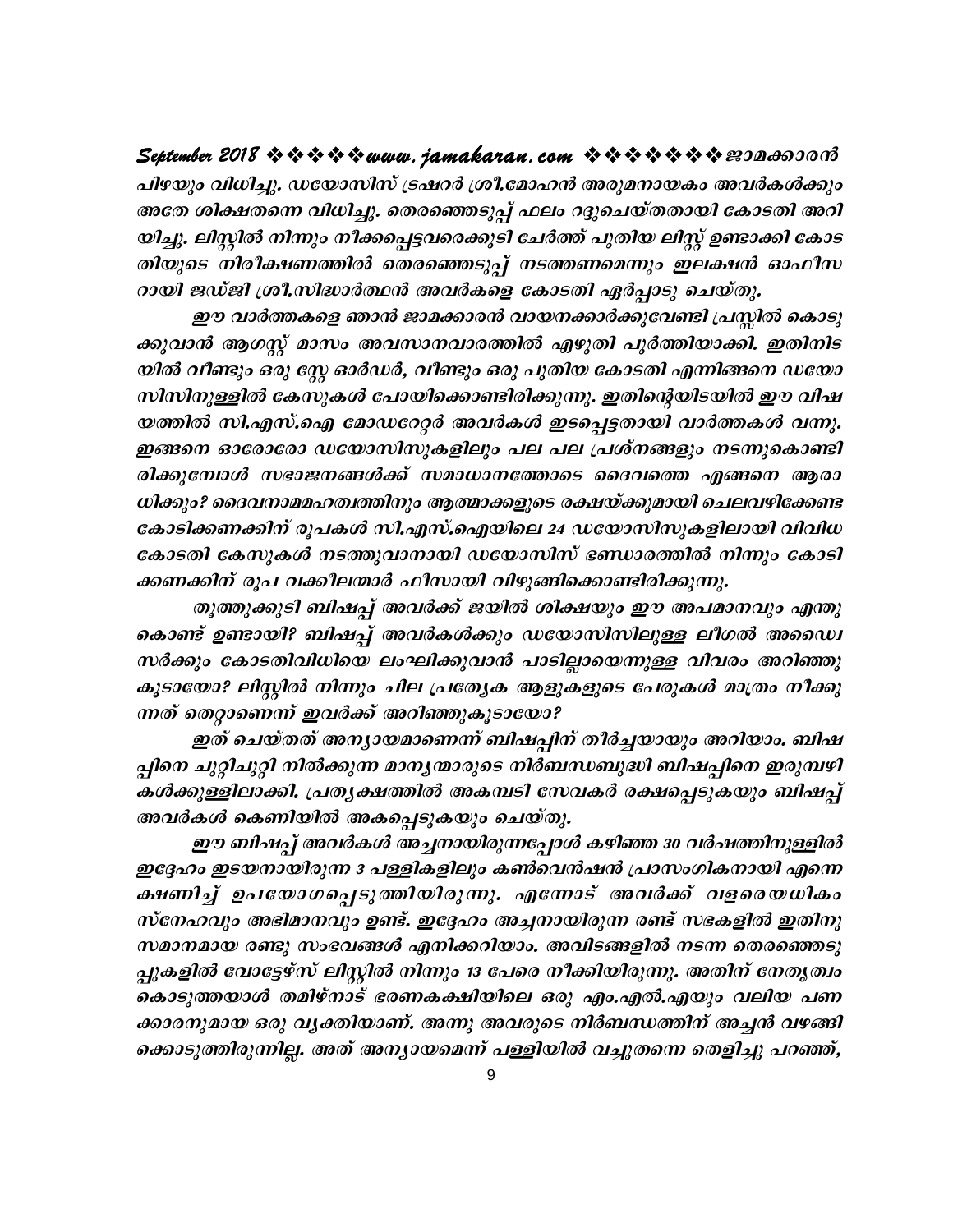ന്യായത്തിനുവേണ്ടി വാദിച്ചയാളാണ് ഈ അച്ചൻ. അതേ അച്ചൻ ഇപ്പോൾ ബിഷ പ്പായപ്പോൾ അതിനു സമാനമായ വിഷയത്തിൽ ശിക്ഷിക്കപ്പെട്ടു. ബിഷപ്പ് അവർക ളുടെ ഇപ്പോഴത്തെ ഈ സമീപനത്തിൽ എനിക്ക് ഏറെ ദുഃഖമുണ്ട്.

ഇതേ തൂത്തുക്കുടി ഡയോസിസിന്റെ പഴയ ബിഷപ്പ് റൈറ്റ്.റവ.ജപചന്ദ്രൻ അവർകൾ രണ്ടു കേസുകളിൽ അകപ്പെട്ടിരിക്കുന്നു. തെറ്റു ചെയ്തത് ബിഷപ്പല്ല. തന്റെ മേശപ്പുറത്ത് വച്ചുനീട്ടിയ പേപ്പറിൽ ഒപ്പിട്ടതു മാത്രമാണ് അദ്ദേഹം ചെയ്ത തെറ്റ്. ഒപ്പിടുവാൻ നിർബന്ധിച്ചവരെല്ലാം ഒതുങ്ങിയിരിക്കുന്നു. ഇപ്പോൾ പദവിയി ല്ലാത്ത ആ ബിഷപ്പ് കോടതി കയറിക്കൊണ്ടിരിക്കുന്നു. ഇതേ സ്ഥിതിവിശേഷമാണ് ഇപ്പോഴത്തെ ബിഷപ്പിനും സംഭവിച്ചിരിക്കുന്നത്. ഇദ്ദേഹം പുതിയ ബിഷപ്പായി ചുമ തല ഏറ്റെടുത്തയുടൻ തന്നെ ഇദ്ദേഹത്തിന്റെ ചുറ്റിലുമുള്ള മാന്യമാരെക്കുറിച്ച് കത്തെ ഴുതി ഞാൻ ബിഷപ്പിന് മുന്നറിയിപ്പ് നൽകിയിരുന്നു.

ഏതു വിഷയത്തെക്കുറിച്ച് ഞാനെഴുതിയോ അത് തന്നെ ഇപ്പോൾ സംഭവി ച്ചിരിക്കുന്നു. അച്ചനായിരിക്കുമ്പോൾ എല്ലാവരും നല്ല ദൈവഭയത്തോടെ പ്രവർത്തി ച്ചു. പക്ഷേ, ബിഷപ്പായശേഷം നല്ല ആലോചനക്കാരെ കൂട്ടാതെ തെറ്റായ ആലോ ചനക്കാരെ കൂടെവച്ചിരിക്കുന്നു. ദൈവവചന വൃവസ്ഥയ്ക്കു വിരുദ്ധമായി പോകു മ്പോഴുള്ള ശിക്ഷ!!

ഇതു തന്നെ തിരുനെൽവേലി ഡയോസിസിലെ പഴയ ബിഷപ്പ് റൈറ്റ്.റവ. ജെ.ജെ.ക്രിസ്തുദാസ് അവർകൾക്കും ഉണ്ടായി. വാശി കാണിക്കാതെ ഒത്തുതീർപ്പിന് വന്നിരുന്നെങ്കിൽ സി.എസ്.ഐ തകർന്നുപോകാതെ സൂക്ഷിക്കാമായിരുന്നു. അവിടെ ഇപ്പോൾ എന്താണ് സംഭവിക്കുന്നതെന്നറിയാമോ? തെക്കെ ഇന്ത്യയിലെ വലിയ ഡയോസിസായ തിരുനെൽവേലി ഡയോസിസിൽ നിന്നും അദ്ദേഹത്തെ പുറത്താ ക്കി. അദ്ദേഹം ഇപ്പോൾ തീർത്തും ഒറ്റപ്പെട്ട അവസ്ഥയിലാണ്.

2018 ജൂൺ മാസം ഞാൻ അവിടെ കൺവെൻഷന് പോയിരുന്നപ്പോൾ പള്ളി യിലെ ലാസ്റ്റ് ബെഞ്ചിൽ ബിഷപ്പിന്റെ കുപ്പായവും ഇട്ടു വന്നിരുന്നത് അച്ചൻ എന്നെ കാണിച്ചു തന്നു. യോഗത്തിന്റെ ആരംഭപ്രാർത്ഥനയ്ക്കോ അവസാന പ്രാർത്ഥ നയ്ക്കോ അദ്ദേഹത്തെ ആരും ക്ഷണിച്ചില്ല. അദ്ദേഹം മുഖാന്തരമായി മുഴുപട്ടം ലഭിച്ച ധാരാളം അച്ചന്മാർ അവിടെ ഉണ്ടായിരുന്നു. അതിന്റെ നന്ദിയ്ക്കായി പോലും ആ അച്ചന്മാർ ഒരു കുശലംപോലും ബിഷപ്പിനോട് പറഞ്ഞില്ല. ബിഷപ്പിനോട് സംസാരി ക്കുവാൻ പോലും പലർക്കും ഭയമായിരുന്നു. ബിഷപ്പിരുന്ന സീറ്റിനടത്തുപോലും ഇരിക്കുവാൻ ആരും തയ്യാറായില്ല. ബിഷപ്പിനടുത്തിരിക്കുന്നതോ ബിഷപ്പിനോട് സംസാരിക്കുകയോ ചെയ്താൽ അത് ഭരണപക്ഷത്തിന് വെറുപ്പുണ്ടാക്കും എന്ന് പേടി ച്ചാണ് ഓരോരുത്തരും ഇങ്ങനെ പെരുമാറിയത്. ഇതാണ് ബിഷപ്പിന് പദവിയിലുള്ള പ്പോഴുള്ള ബഹുമാനവും പദവി ഇല്ലാത്തപ്പോഴുള്ള ബഹുമാനവും തമ്മിലുള്ള വൃത്യാ  $\boldsymbol{\mathcal{w}}$ o.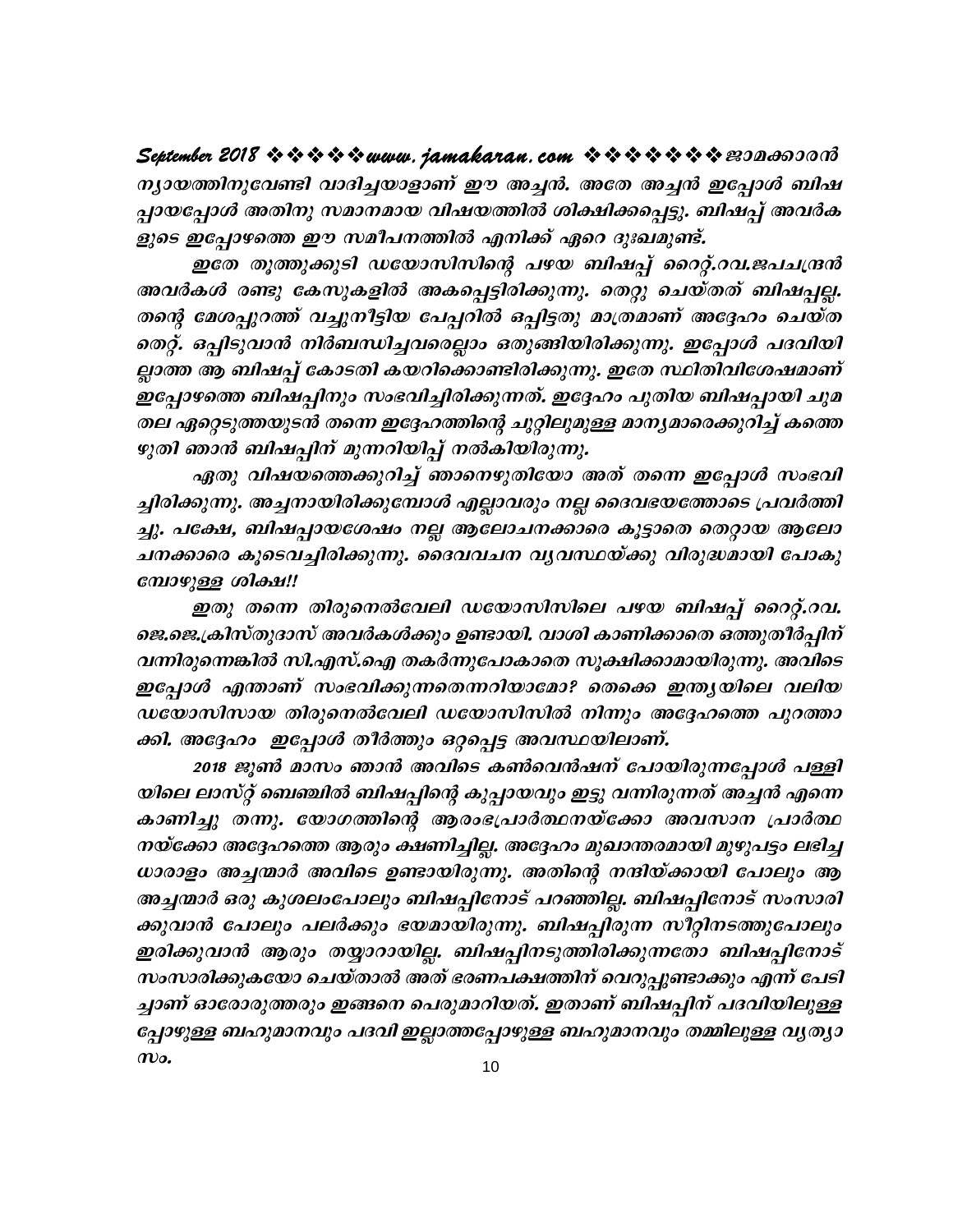### September 2018  $\rightsquigarrow \rightsquigarrow \rightsquigarrow \rightsquigarrow www.$  jamakaran.com  $\rightsquigarrow \rightsquigarrow \rightsquigarrow \rightsquigarrow \rightsquigarrow \rightsquigarrow \infty$

എല്ലാ സി.എസ്.ഐ ഡയോസിസിലും ഉള്ള എല്ലാവരും അറിയുന്നതിനുവേ ണ്ടിയാണ് ഞാനിത് ജാമക്കാരനിൽ എഴുതുന്നത്.

അവസാനമായി തുത്തുക്കുടി ഡയോസിസിൽ ഇപ്പോൾ നടക്കുന്ന പ്രശ്ന ങ്ങളും കോടതി കേസുകൾക്കും പ്രധാനകാരണം പദവിമോഹവും പദവി വെറിയു മാണ്. ഈ ഡയോസിസിൽ ആരാണ് ശത്രു? ആരാണ് സ്നേഹിതൻ? രണ്ടു പക്ഷ ത്തുള്ളവരും ശത്രുക്കളല്ല. രണ്ടു കൂട്ടരും ഒരേ കുടുംബത്തിൽ ചേർന്ന രക്തബന്ധ മുള്ള ബന്ധുക്കളാണ്. ദൈവവേല ചെയ്യുവാനുള്ള മത്സരമല്ലയിത്. പദവിക്കു വേണ്ടിയാണ് ഈ മത്സരവും കോടതി കേസുകളും. ഇതിനെല്ലാം പ്രധാനകാരണം ഇവർക്കിത് അഭിമാനപ്രശ്നവും ഈഗോയുമാണ്. താഴ്മയും വിട്ടുവീഴ്ചയും ഇല്ലാ ത്തതുകൊണ്ട് കോടതിവരെ കയറേണ്ടിവരുന്നു.

അവസാനമായി ഞാൻ പറയാൻ ആഗ്രഹിക്കുന്നത് സഭ കർത്താവിന്റെ ശരീ രമെന്ന് വേദപുസ്തകം പറയുന്നു. പക്ഷേ, ഇന്ന് ആ ശരീരം പല കഷണങ്ങളായി ചതഞ്ഞരഞ്ഞുകൊണ്ടിരിക്കുന്നു. ഇവർ കാരണമായി യേശുക്രിസ്തു ഇന്നും കുരി ശിൽ തുങ്ങിക്കൊണ്ടിരിക്കുന്നു. തുത്തുക്കുടി തിരുനെൽവേലിയിലുള്ള ഒരു ചില രെങ്കിലും മനസ്സലിഞ്ഞ് ഈ യേശുക്രിസ്തുവിനെ കുരിശിൽ നിന്നും ഇറക്കിവയ്ക്കു വാൻ ശ്രമിക്കുമോ? ഇത് എന്റെ ഒരു അപേക്ഷ മാത്രമാണ്. എല്ലാ ഡയോസിസു കൾക്കു വേണ്ടിയും ഞാൻ പ്രാർത്ഥിക്കുന്നു. എല്ലാ ജാമക്കാരൻ വായനക്കാരും ഡയോസിസുകൾക്കുവേണ്ടി നിരന്തരം പ്രാർത്ഥനയിൽ ഓർക്കേണമേ. ദൈവം തന്റെ വചനം അയച്ച് സൗഖ്യമാക്കും. ആദിമസഭയുടെ ചൈതനൃത്തിലേക്കും, ശക്തിയി ലേക്കും പവിത്രതയിലേക്കും മടക്കിക്കൊണ്ടുവരും.

# **ONLINE BANKING**

Name: Dr. M.G.E.PUSHPARAJ

(Overseas Doners):

**State Bank of India - SRIRANGAPALAYAM BRANCH - SALEM -1970** 

A/c No. 10764116842, Swift code: SBININBB637 IFSC CODE: SBIN0001970- A/c No.10764116842 (India Doners):

### **CANARA BANK. (SURAMANGALAM BRANCH) - 1219**

(Overseas Doners): SWIFT CODE: CNRBINBBSLM - A/c No. 1219101013622 IFSC CODE : CNRB0001219 - A/c No. 1219101013622, (India Doners): MICR CODE: 636015005.

### $\boldsymbol{m}$

 $Bank$  NEFT, MO, DD ആയി നല്കിയ കൂട്ടായ്മകൾ എല്ലാം ലഭിച്ചു. നിങ്ങളെഴു തിയ എല്ലാ വിഷയങ്ങൾക്കായും ഞാൻ പ്രാർത്ഥിക്കുന്നു. തുടർന്നും പ്രാർത്ഥിക്കും.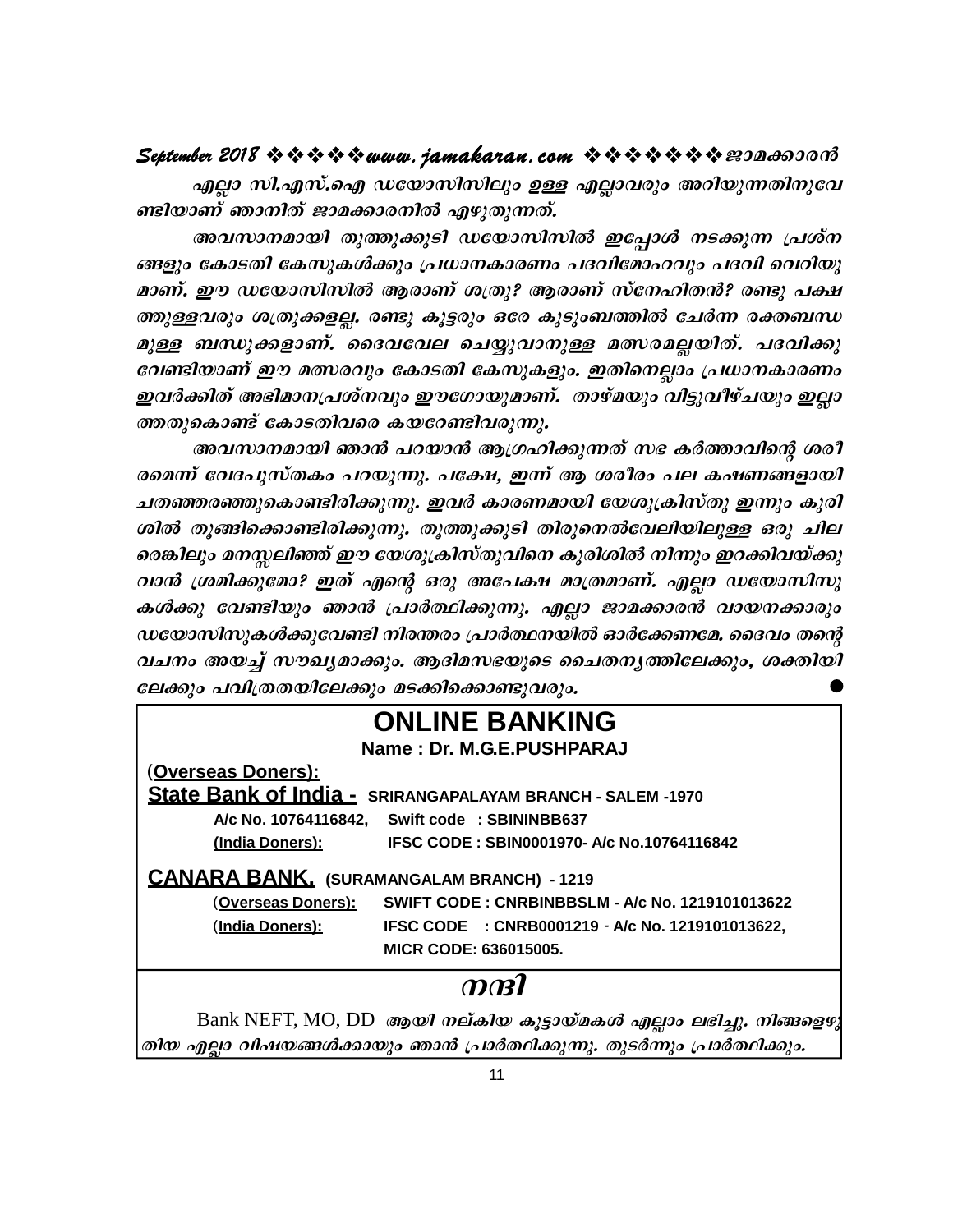# ദൈവത്തിന്റെ സ്ഥതം നാടിനെ ദൈവം തന്നെ കൈവിടുമോ?

കേരളമണ്ണിൽ ഇതുവരെ കേട്ടുകേൾവിയില്ലാത്ത പ്രകൃതിദുരന്തം വെളളത്തി ലൂടെ കടന്നുവന്നു. മഴയുടെ അസാധാരണ അളവിലൂടെ കേരളം ഇതുവരെ കാണാത്ത വെള്ളപ്പൊക്കത്തിനടിയിലായി. കേരളത്തിന്, ദൈവത്തിന്റെ സ്ഥതം നാട് എന്ന പേരു ണ്ട്. പച്ചപ്പ് നിറഞ്ഞ, തിങ്ങിയ മലകളും കുന്നുകളും താഴ്വരകളും പക്ഷികളുടെ കളകൂജനവും എവിടെയും ഒരു രമണീയത. ഇതു കണ്ട് ആസദിച്ച മുൻ ടൂറിസം ഡയറക്ടർ ഒരു ലോഗോയായി പ്രസിദ്ധപ്പെടുത്തി "ദൈവത്തിന്റെ സ്ഥതം നാട്."

പ്രളയത്താൽ വീടുകൾ നഷ്ടപ്പെട്ടു; കൃഷി സ്ഥലങ്ങൾ നശിച്ചു, നൂറുകണ ക്കിന് പേർ മരിച്ച്, അനേകം പേർ കാണാതെ പോയി, ഉള്ളതെല്ലാം നഷ്ടപ്പെട്ടു; ഇങ്ങനെ കഷ്ടത്തിലായിരിക്കുന്ന ഏവർക്കും എന്റെ പേരിലും ജാമക്കാരന്റെ പേരി ലുമുള്ള വേദന അറിയിക്കുന്നു.

ഇത്ര വളരെയുള്ള നഷ്ടം കഴിഞ്ഞ 100 വർഷത്തെ ചരിത്രത്തിൽ രേഖപ്പെടു ത്തിയിട്ടില്ല. ഇതിനു മുമ്പ് ഇതിന് തത്തുല്യമായ ദുരന്തമുണ്ടായപ്പോൾ ഗാന്ധിജി അവർകൾ പൊതുജനങ്ങളിൽ നിന്ന് തുകകൾ സ്ഥികരിച്ച് 7000 (ഏഴായിരം) രൂപ (ഇന്നത്തെ ഏഴുകോടിക്കു മുകളിൽ) നല്കി. കേരളത്തിന്റെ അയൽസംസ്ഥാനമായ തമിഴ്നാട് തുടങ്ങി ലോകത്തിന്റെ വിവിധ ഭാഗങ്ങളിൽ നിന്നും സഹായം ഒഴുകിയെ ത്തിക്കൊണ്ടിരിക്കുന്നു. എങ്കിലും പഴയ സ്ഥിതിയിൽ പുനർസൃഷ്ടി നടത്തുവാൻ കുറഞ്ഞത് ദ വർഷമെങ്കിലും വേണ്ടിവരുമെന്ന് കണക്കാക്കപ്പെട്ടിരിക്കുന്നു. ഇത്ര വലിയ ദുരന്തത്തിന് കാരണമെന്ത്?

ഇന്ത്യയിലെ മറ്റ് സംസ്ഥാനങ്ങളേക്കാൾ ഇവിടെയുള്ള ഭൂരിപക്ഷം ജനങ്ങളും വിദ്യാഭ്യാസമുള്ളവരും, ജോലികളുള്ളവരും, വിദേശ ബന്ധങ്ങളുള്ളവരും, സമ്പത്തു ള്ളവരുമാണ്. സംതൃപ്ത ജീവിതം നയിക്കുന്നവരുമാണ്. വിദേശ രാജ്യങ്ങളിൽ *നിന്നുള്ള കൂടുതൽ തുക* MO *ബാങ്കുവഴി എത്തുന്ന സംസ്ഥാനം കേരളമാണ്. മറ്റ്* സംസ്ഥാനങ്ങളെ താരതമ്യം ചെയ്യുമ്പോൾ കേരളത്തിൽ ഭിക്ഷക്കാരുടെ എണ്ണം കുറ വാണ്. സമ്പത്തുള്ളവരും ഇല്ലാത്തവരും തമ്മിൽ വലിയ അന്തരമില്ലാത്ത സാസ്ഥാന മാണ് കേരളം.

എന്നാൽ ഇക്കഴിഞ്ഞ ആഗസ്റ്റ് മാസം 8–ാം തിയതി എല്ലാം താറുമാറായി. വീടും, കൃഷിയും മറ്റുള്ള സമ്പത്തുകൾ അസാധുക്കളായി മാറി. സാധുക്കൾ ദരിദ്രന്മാരായി മാറി. ഈയൊരു അവസ്ഥയ്ക്ക് എന്താണ് കാരണം?

ഇന്ത്യയിൽ ആദ്യമായി സുവിശേഷം ലഭിച്ചത് കേരളത്തിനാണ്. അപ്പോസ്ത ലനായ തോമസ് നിർമ്മല സുവിശേഷം (ഇന്ന് കേൾക്കുന്ന മായം ചേർന്ന സുവിശേ ഷമല്ല). അറിയിച്ച് വിശ്വസിച്ചവരെ, രക്ഷിക്കപ്പെട്ടവരെ ക്രിസ്തു ശിഷ്യരാക്കി (ഇ ന്നതെ 'മായ' സുവിശേഷം ഉല്പാദിപ്പിക്കുന്ന 'വിശ്വാസികളെയല്ല). ക്രിസ്തു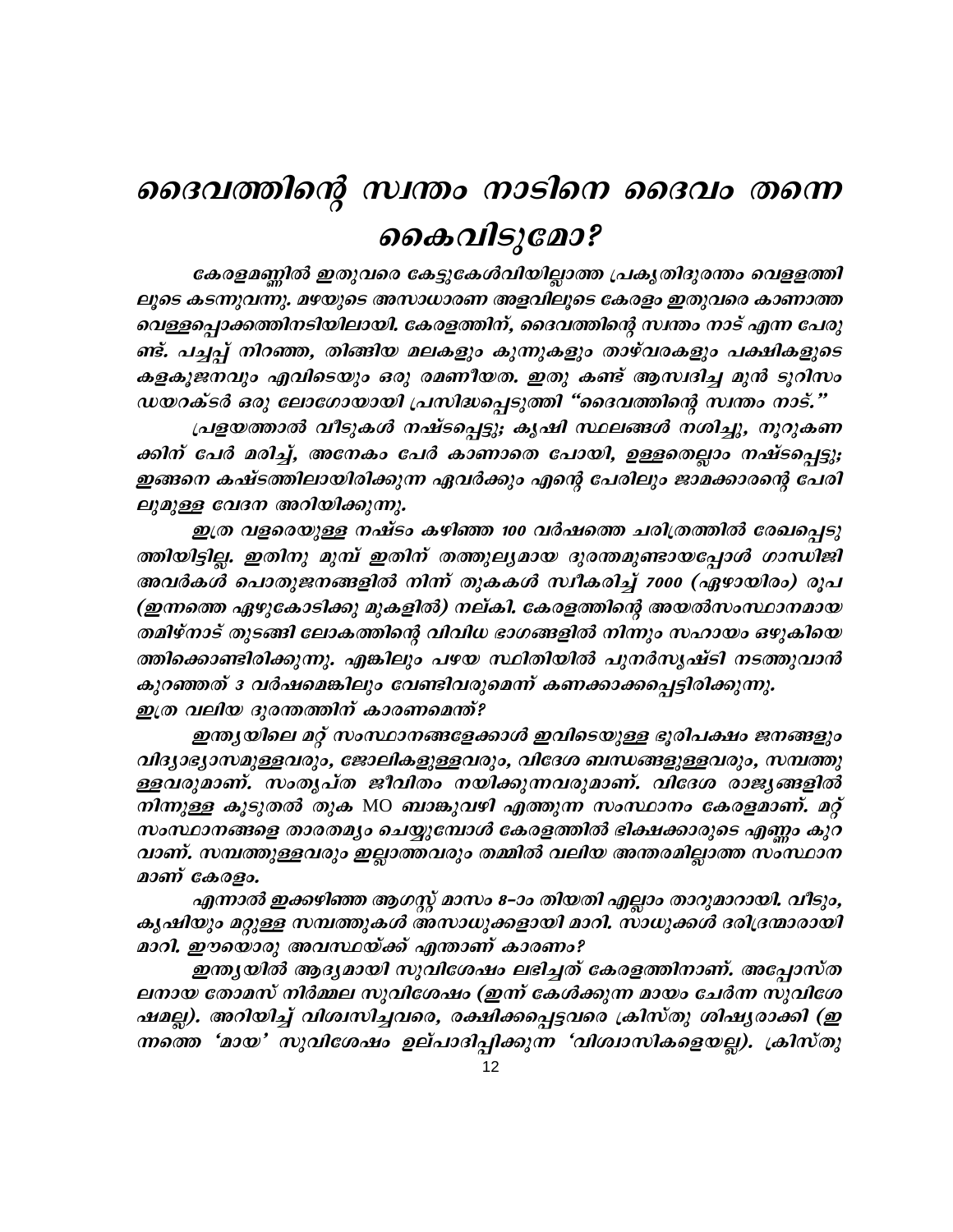September 2018  $\rightsquigarrow \rightsquigarrow \rightsquigarrow \rightsquigarrow www.$  jamakaran.com  $\rightsquigarrow \rightsquigarrow \rightsquigarrow \rightsquigarrow \rightsquigarrow \rightsquigarrow \infty$ 

ശിഷൃൻ മറ്റുള്ളവരെ പിടിക്കുന്നവരായി, ദൈവത്തിന്റെ രാജ്യവും നീതിയും അന്വേ ഷിക്കുന്നവരായി മാറി. ദൈവം തന്റെ മഹിമാധനത്തിന് ഒത്തവണ്ണം അവരെ അനു ഗ്രഹിച്ചു.

തലമുറകൾ നീങ്ങി. സതൃവചനവും നിർമ്മല സുവിശേഷവും പഥ്യോപദേ ശവും എങ്ങോ പോയ് മറഞ്ഞു. മാർഗ്ഗം മതമായി അധഃപതിച്ചു. ക്രിസ്തു ജീവിത ത്തിൽ വെളിപ്പേടണ്ടതിന് പകരം പേരുകളിൽ മാത്രമായി മാറി. പേരുകൊണ്ട് ക്രിസ്ത്യാനികളും പ്രവൃത്തികൊണ്ട് മറ്റുള്ളവരെപ്പോലെയായി.

ദൈവരാജ്യവ്യാപ്തി (ആത്മാക്കളുടെ രക്ഷ) എന്നത് പള്ളി പണിയലും, കോട്ട ക്കൊത്തളങ്ങൾ പണിയലും ചടങ്ങുകളും ആയി മാറി. സ്ഥർഗ്ഗത്തിൽ വീടുണ്ടോ എന്ന ചിന്തമാറി ഇവിടെ മണിമാളികകൾ കോടികൾക്കു കൊണ്ടു പണിതു കൂട്ടി. അഹ ങ്കാരത്തിന്റെ പാരമൃത്തിലെത്തി. വചനമോ, അതിന്റെ അർത്ഥമോ എന്തെന്ന് അറി യാത്ത സ്ഥിതിയിലായി. കൺവെൻഷനുകളും, യോഗങ്ങളും, കൃാമ്പുകളും ഒത്തു കൂടതൽ വേളകളും പെണ്ണുകാണൽ ചടങ്ങിനുള്ള വേദികളുമായി.

ദൈവവേലക്കാർ സുഖത്തിന്റെ, ആഡംബരത്തിന്റെ സുഖസുക്ഷുപ്തിയിൽ ആറാടി, നീറാടി, ഉണ്ട് ഉറങ്ങി. ഇടയന്റെ വഴിയിൽ കുഞ്ഞാടുകളും പോയി.

പഴയനിയമകാലത്ത് തന്റെ ജനം ദൈവവചനത്തെ വിട്ടുമാറിയപ്പോഴെല്ലാം തന്റെ ജനത്തിനെതിരായി ശത്രുക്കളെ ദൈവം തന്നെ എഴുന്നേല്പിക്കും. ഫെലി സ്തൃർ, അമോരൃർ, ഈജിപ്റ്റുകാർ ആ പട്ടിക നീണ്ടതാണ്. ശത്രുക്കളുടെ ഹൃദയം കഠിനമാക്കിയതും ദൈവം തന്നെയാണ്. തന്റെ ജനത്തെ കാട്ടുമൃഗങ്ങളെക്കൊണ്ടും വിഷപ്പാമ്പുകളെക്കൊണ്ടും ഉപദ്രവിച്ചു. എന്തുകൊണ്ട് കർത്താവിന് ദേഷ്യമുണ്ടായി? കോപമുണ്ടായി? വിഷമം ഉണ്ടായി? അടിസ്ഥാന കാരണം : "അനുസരണമില്ലായ്മ" യാണ്. തന്റെ വചനത്തെ മറന്ന് (അനുസരിക്കാതെ) തങ്ങളുടെ വഴികളിൽ നടക്കു മ്പോഴാണല്ലോ ദൈവം ഇങ്ങനെ പ്രവർത്തിച്ചിട്ടുണ്ട്.

കേരളത്തിലെ മറ്റു മതക്കാരുടെയോ, നാസ്തികരുടെയോ പ്രവൃത്തികളോ, നാമധേയ ക്രിസ്ത്യാനികളുടെ (ക്രിസ്തു മതക്കാരുടെ) പ്രവൃത്തികളോ അല്ല, ഈ ദുരന്തങ്ങൾക്കു കാരണം. മറിച്ച്, എന്റെ ജനം എന്ന് ദൈവം അഭിമാനം കൊള്ളുന്ന – വീണ്ടും ജനിച്ച – ദൈവമക്കളാണ് – കാരണം. ദൈവമക്കൾ ദൈവത്തെയും, ദൈവവചനത്തെയും, നശിച്ചുപോകുന്ന ആത്മാക്കളെയും, നിതൃതയെയും മറന്ന തിനാൽ വന്ന ഫലമാണ് ഈ ദുരന്തം.

പഴയനിയമകാലത്ത് ജനങ്ങൾ വേദന അനുഭവിച്ചപ്പോഴൊക്കെ, മനം തിരി ഞ്ഞ്, ദൈവമിഷ്ടമില്ലാത്ത പ്രവൃത്തികൾ ഉപേക്ഷിച്ച് തങ്ങളെ താഴ്ത്തി, ഉപവസി ച്ച്, കരഞ്ഞ് പ്രാർത്ഥിച്ചപ്പോൾ, പുതിയ തീരുമാനങ്ങൾ വചനവൃവസ്ഥ പ്രകാരം എടുത്തപ്പോൾ ദൈവം അവരോട് ക്ഷമിച്ച് നഷ്ടപ്പെട്ടതെല്ലാം അവർക്ക് തിരിച്ച് നല്കി. യെഹസ്കേൽ 22:30 ൽ പറയുന്ന പ്രകാരം "ദേശത്തെ നശിപ്പിക്കാതിരിക്കേ ണ്ടതിന് ഇടിവിൽ നില്ക്കാൻ ഒരു പുരുഷനെത്തേടി. ഒരുവനെയും കണ്ടില്ലതാ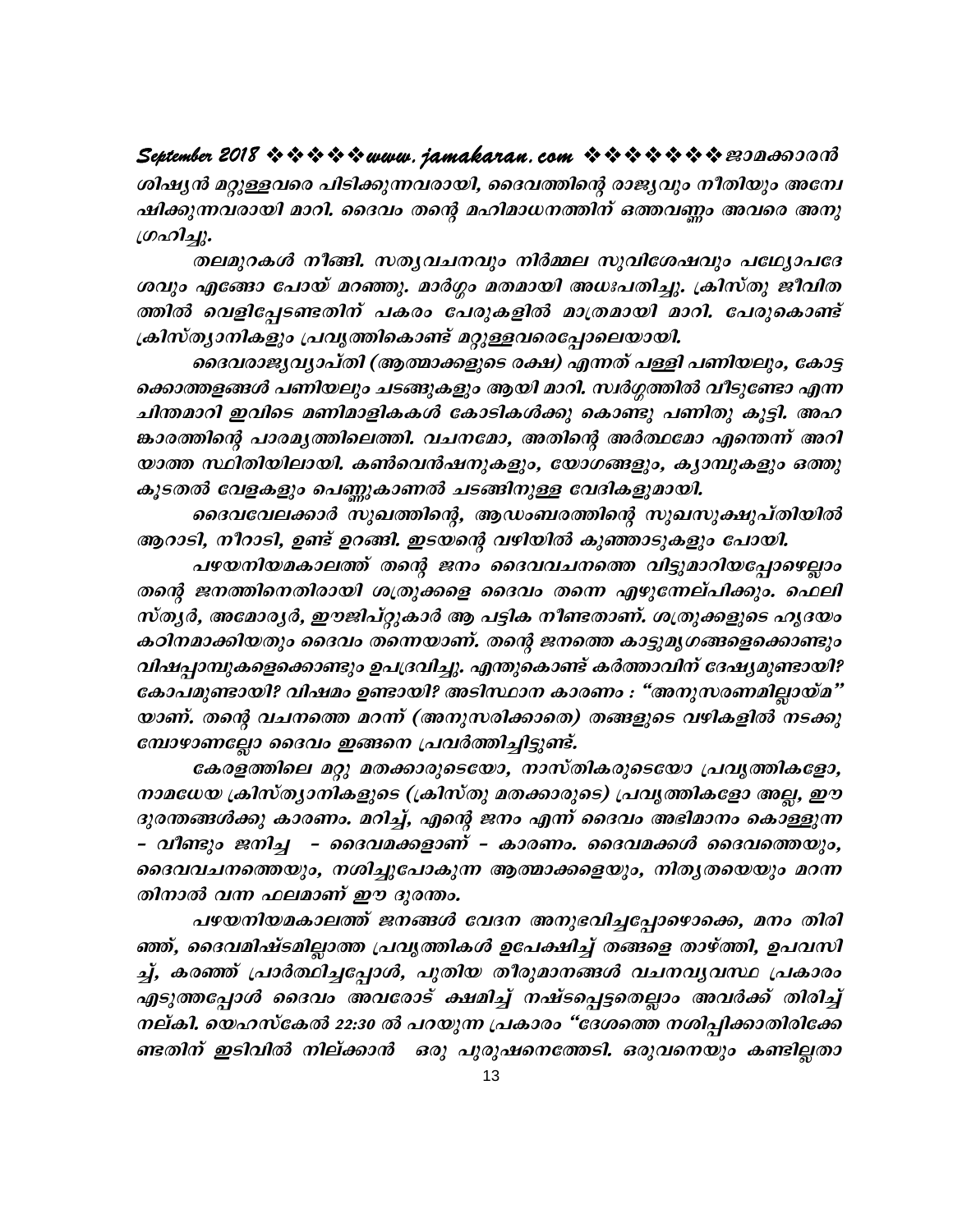# 

നും." തങ്ങൾക്കായല്ല "കർത്താവിനായി" ജീവിക്കുന്ന, വിശ്വസിക്കുന്ന, പ്രാർത്ഥി ക്കുന്ന വൃക്തികളെ ദൈവം തിരയുന്നു. യെഹ 9:4 ൽ പറയുംപോലെ – ദേശത്തിൽ നടക്കുന്ന മ്ലേച്ചതകൾ കൊണ്ട് "കരയുന്നവരുടെ മേൽ" അടയാളമിടുക, എന്ന് കർത്താവ് കല്പിക്കുന്നു. ആ "അടയാള വാഹി" യാകുവാൻ ഇന്നും കർത്താവ് വൃക്തികളെ തെരയുന്നു.

യോനയുടെ കപ്പൽ മുങ്ങാൻ തുടങ്ങി. കപ്പിത്താൻ എല്ലാവരോടും പ്രാർത്ഥി ക്കുവാൻ പറഞ്ഞു. പ്രാർത്ഥനകളും തുടങ്ങി. പക്ഷേ കൊടുങ്കാറ്റും തിരമാലകളും അടങ്ങിയില്ല; മറിച്ച് പെരുകി. പക്ഷേ യോനാ തന്റെ ജീവിതലക്ഷ്യവും, മാർഗ്ഗവും തിരിച്ചറിഞ്ഞ് തന്റെ തെറ്റിന് അനുതപിച്ചപ്പോൾ, നിലവിളിച്ചപ്പോൾ കാറ്റും കോളും അടങ്ങി, പ്രകൃതി ശാന്തമായി.

ഈ നാളുകൾ വീണ്ടും ജനിച്ച ദൈവമക്കൾ തങ്ങളെത്തന്നെ ശോധന ചെയ്ത് ഇനി "കർത്താവിനായി ജീവിക്കാം" എന്ന തീരുമാനമെടുത്ത ശേഷം കരഞ്ഞ്, ഉപ വസിച്ച് അനുതപിച്ച് പ്രാർത്ഥിക്കുമെങ്കിൽ ദൈവം പ്രകൃതിയും (മനുഷ്യമനസ്സുകളെ സതൃദൈവത്തിങ്കലേയ്ക്കും) നിയന്ത്രിക്കും. വീണ്ടും ജനിച്ചവൽക്കും പ്രവൃത്തിച്ചു കൊണ്ട് കേരളം മാറും. കേരളം ദൈവത്തിന്റെ സ്ഥതം നാടാകം (വീണ്ടും ജനിച്ചവ രുടെ നാടാകും). കേരള ക്രിസ്ത്യാനികളിൽ രണ്ടു കൂട്ടരുണ്ട്. ഭൂരിപക്ഷംപേരും പേരിൽ ക്രിസ്ത്യാനികളും വാക്കിലും പ്രവൃത്തിയിലും ലോക മനുഷ്യരെപ്പോലെ യുമാണ്. ഇവർ വീണ്ടും ജനിക്കാത്തവരാണ്. ഒരു ന്യൂനപക്ഷം വീണ്ടും ജനിച്ചവരാ ണ്. പക്ഷേ അവരും മറ്റുള്ളവരെപ്പോലെ പേരിനു പെരുമയും സമ്പത്തിനും പദവിക്കും വേണ്ടിയുള്ള നെട്ടോട്ടത്തിലാണ്.

കർത്താവ് പറഞ്ഞു : "10 നീതിമാന്മാരുണ്ടെങ്കിൽ ഈ പട്ടണത്തെ നശിപ്പിക്ക യില്ല" അതേ കേരളത്തിൽ, വീണ്ടും ജനിച്ച 10 നീതിമാന്മാരെ തേടി, കണ്ടെത്തി യില്ല" അതിനാൽ നശിപ്പിച്ചു. വീണ്ടും ജനിച്ചവർ ദൈവമക്കൾ എന്ന് പറഞ്ഞവർ തങ്ങൾക്കുവേണ്ടി ജീവിക്കുന്ന ജീവിതം അവസാനിപ്പിച്ച് തങ്ങളെ വീണ്ടെടുത്ത നാഥന്റെ വചനത്തിലേക്കു, കൃപയിലേക്കും, പഥ്വ്യാപദേശത്തിലേക്ക്, ആത്മാക്കളെ നേടേണ്ടതിന്, നിതൃതയിലേക്കു ഒരുക്കേണ്ടതിന് മടങ്ങിവരൂ!

ഇങ്ങനെ മാനസാന്തരപ്പെട്ടവർ, ഏകചിന്തയുള്ളവർ ആദ്യം പ്രാർത്ഥനയ്ക്കും, ഉപവാസപ്രാർത്ഥനയ്ക്കും, മുഴുരാത്രി പ്രാർത്ഥനകൾക്കും ചങ്ങല പ്രാർത്ഥന കൾക്കും ഒത്തുകൂടൂ. 2 ദിന 7:14 ൽ പറയുന്ന പ്രകാരം " എന്റെ നാമം വിളിക്കപ്പെട്ടി രിക്കുന്ന എന്റെ ജനം തങ്ങളെത്തന്നെ താഴ്ത്തി പ്രാർത്ഥിച്ച് എന്റെ മുഖം അന്വേ ഷിച്ചു തങ്ങളുടെ ദുർമാർഗ്ഗങ്ങളെ വിട്ടുതിരിയുമെങ്കിൽ, ഞാൻ സ്ഥർഗ്ഗത്തിൽ നിന്നു കേട്ട് അവരുടെ പാപം ക്ഷമിച്ച് അവരുടെ ദേശത്തിനു സൗഖ്യം വരുത്തിക്കൊടു ക്കും." കേരളത്തിന് ആദ്യം ആത്മീയ ക്ഷേമവും, സൗഖ്യവും ദൈവം നല്കും! പിന്നെ ഇഹപരമായുള്ളതും!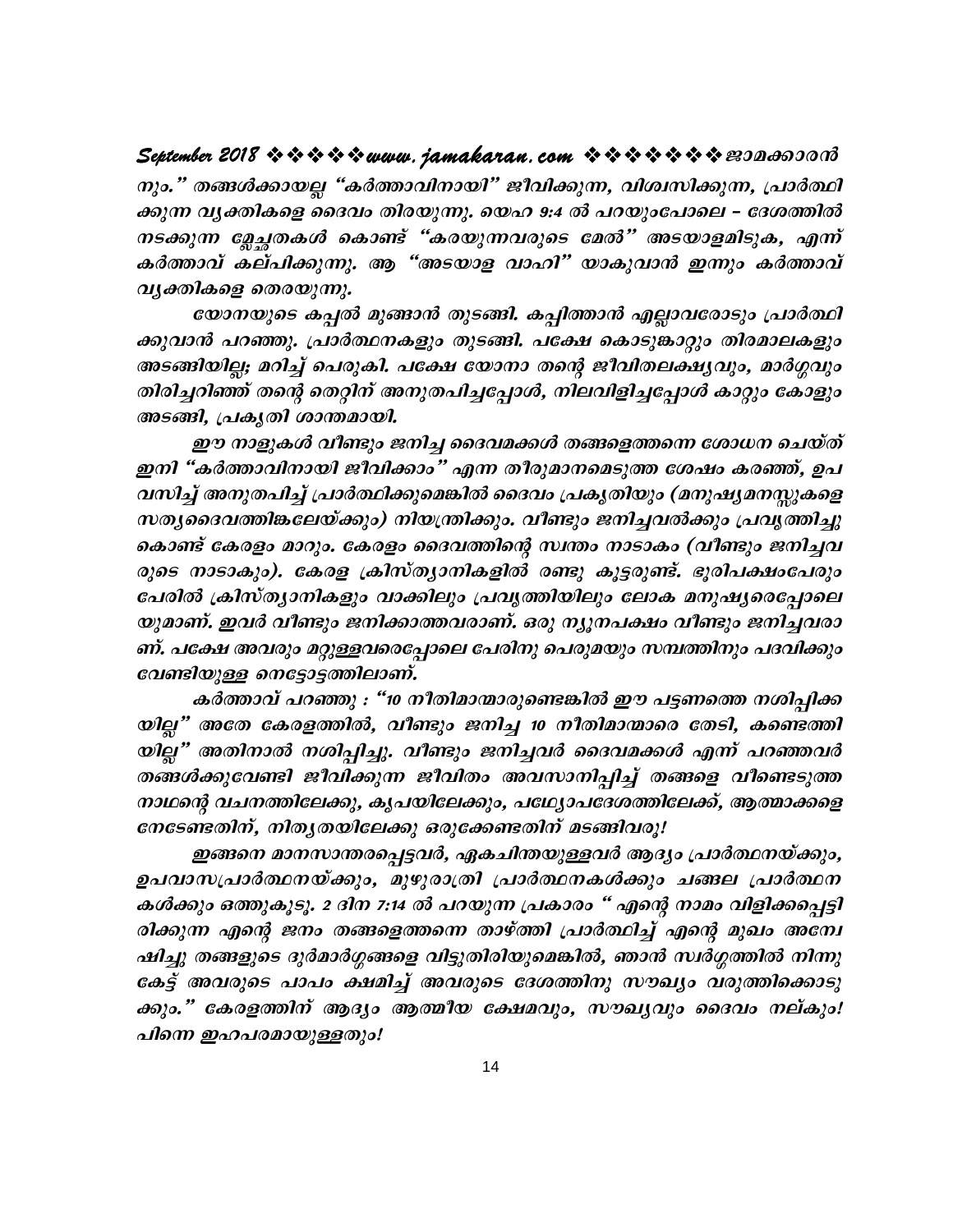# രക്ഷ – അത് എത്രയും അനിവാര്യം ! നിങ്ങൾ രക്ഷിക്കപ്പെടുന്നുവോ?

#### ആമുഖം

പാപക്കുഴിയിൽ വീണുപോയ മാനവജനതയ്ക്ക് അവിടെ നിന്ന് തനിയെ രക്ഷപ്പെടാനാ കില്ല. അത്ര ആഴമുള്ളതാണ് ആ കുഴി. മാത്രമല്ല പാപം കുഴഞ്ഞ ചെളിപോലെയാണ്. മുകളിൽ വരാൻ ശ്രമിക്കുംതോറും താണുപോകുന്ന അവസ്ഥ.

മതങ്ങളും തത്വചിന്തകളും ഒരളവുവരെ മനുഷ്യൻ തനിയെ രക്ഷപ്പെടുവാൻ വഴികൾ ഉപ ദേശിക്കുന്നവയാണ്. പലരും ആ വഴികൾ ആത്മാർത്ഥമായി പരിശ്രമിക്കുന്നു. പക്ഷേ ഫലമോ നാസ്തി.

ഇങ്ങനെ പരിതാപം പൂണ്ട് കിടക്കുന്ന മനുഷ്യനെ (താങ്കളെ) അവിടെ നിന്ന് കരകയറ്റു വാൻ ദൈവം തന്നെ തയ്യാറാക്കിയ സ്നേഹപദ്ധതിയാണ് രക്ഷയും വീണ്ടെടുപ്പും. ലഭിക്കേണ്ട ന്യായമായ ശിക്ഷയിൽ നിന്നും, വിധിയിൽ നിന്നും രക്ഷിച്ചു പുതിയ ഒരു ലോകത്ത്, പുതിയ ഒരു ക്രമത്തിൽ കൊണ്ടെത്തിക്കുന്ന പ്രക്രിയയാണ് (2 കൊരി 5:17) വീണ്ടെടുപ്പ്.

രക്ഷയ്ക്ക് അടിസ്ഥാനം ദൈവവചനമാണ് (1 പത്രോസ് 1:23). ദൈവവചനം നിങ്ങളുടെ ജീവിതത്തിന്റെ, രക്തപരിചംക്രമണ വൃവസ്ഥയുടെ ഭാഗമാകുമ്പോൾ രക്ഷ നിങ്ങളുടെ ഭാഗമാ യിത്തീരും. എന്താണ് രക്ഷയുടെ വീണ്ടെടുപ്പിന്റെ പ്രാധാന്യം? അത് നിങ്ങൾ സ്ഥതമാക്കേണ്ട ആവശ്യമുണ്ടോ? വരൂ....ദൈവവചനത്തിന്റെ വിശാലമായ മേച്ചിൽപുറങ്ങളിലേക്ക്. നിങ്ങൾ ആത്മാർത്ഥമായി ഈ പാതയിലൂടെ കടന്നു വരുമെങ്കിൽ കർത്താവ് താൻ രക്ഷ, വീണ്ടെടുപ്പ് എന്നിവകൊണ്ട് അലങ്കരിക്കും.

രക്ഷയും അതിന്റെ അനന്തരഫലങ്ങളും കൊണ്ട് അലംകൃതമായ ദൈവവചന വീഥിയി ലേക്കു സ്വാഗതം! വരു! വരു!

#### രക്ഷ പഴയനിയമത്തിൽ

ഭൗതികവും ആത്മീയവുമായ വിടുതലിനെ കുറിക്കുവാൻ രക്ഷ എന്ന പദം പഴയനിയമ ത്തിൽ പ്രയോഗിച്ചിട്ടുണ്ട്. ദൈവം തന്റെ ഭക്തരെ ശത്രുക്കളിൽ നിന്നും ദുഷ്ടന്മാരുടെ കെണിക ളിൽ നിന്നും രക്ഷിക്കുന്നു (സങ്കീ 37:20, 59:2, 106:5). യഹോവ തന്റെ ആട്ടിൻകൂട്ടത്തെ രക്ഷി ക്കുന്നു (യെഹ 34:22), സ്വന്തജനത്തെ രക്ഷിക്കുന്നു (ഹോശെ 1:7), പിതാക്കന്മാരെ മിസ്രയീമിൽ നിന്നും രക്ഷിച്ചു (സങ്കീ 106:7–10). മറ്റാരും സഹായിക്കാനില്ലാത്ത എളിയവരെ അവൻ രക്ഷിക്കുന്നു (സങ്കീ 34:6). ആത്മീയമായി പാപം മോചിച്ചും, സത്തോഷവും സമാധാനവും നല്കിയും പ്രാർത്ഥ നയ്ക്കുത്തരം അരുളിയും ദൈവം രക്ഷിക്കുന്നു (സങ്കീ 79:9, 69:13, 51:12).

മനുഷ്യനു രക്ഷയ്ക്കു വേണ്ട ക്രമീകരണങ്ങൾ ചെയ്തത് ദൈവം തന്നെയാണ്. രക്ഷ ദൈവത്തിന്റെയും ദൈവത്തിൽ നിന്നുള്ളതുമാണ്. (സങ്കീ 3:8, 62:1, യെശ 45:22). 'എന്റെ രക്ഷ യുടെ ദൈവം' എന്നു അവകാശബോധത്തോടെ പ്രവാചകന്മാർ ദൈവത്തെ വെളിപ്പെടുത്തി (ഹബ 3:18, മീഖാ 7:7). 'രക്ഷ യഹോവയ്ക്കുള്ളതാകുന്നു; നിന്റെ അനുഗ്രഹം നിന്റെ ജനത്തിന്മേൽ വരു മാറാകട്ടെ' (സങ്കീ 3:8). "എന്റെ ഉള്ളം ദൈവത്തെ നോക്കി മൗനമായിരിക്കുന്നു; എന്റെ രക്ഷ അവങ്കൽ നിന്നു വരുന്നു' (സങ്കീ 62:1).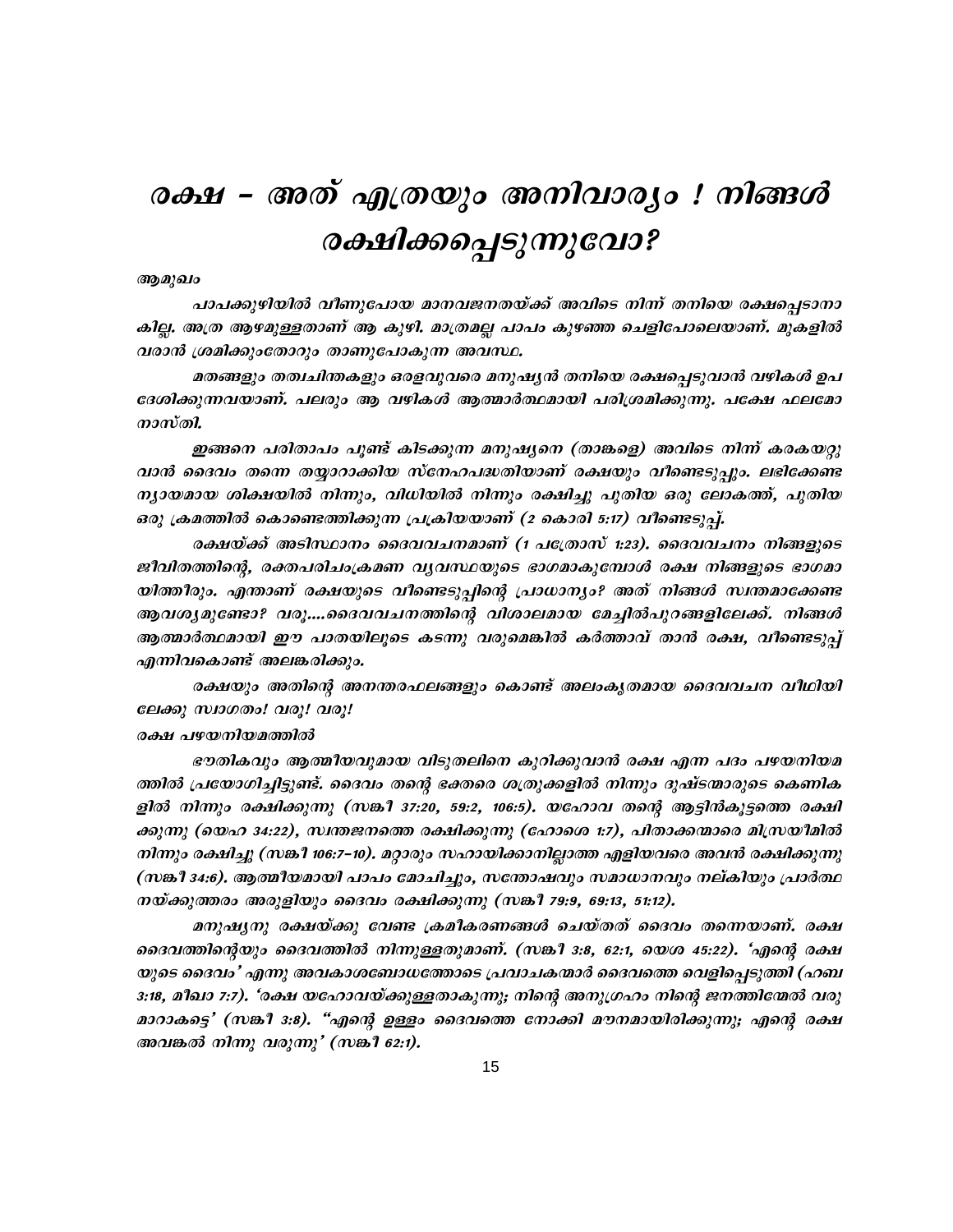#### September 2018  $\rightsquigarrow \rightsquigarrow \rightsquigarrow \rightsquigarrow www.$  jamakaran.com  $\rightsquigarrow \rightsquigarrow \rightsquigarrow \rightsquigarrow \rightsquigarrow z \rightsquigarrow z$

രക്ഷയെക്കുറിച്ചുള്ള പഴയനിയമ വെളിപാടിന്റെ സാരം മോശെയുടെ വാക്കുകളിൽ സുചി തമാണ്. 'ഭയപെടേണ്ടാ, ഉറച്ചുനില്പിൻ; യഹോവ ഇന്നു നിങ്ങൾക്കു ചെയ്വാനിരിക്കുന്ന രക്ഷ കണ്ടുകൊൾവിൻ' (പുറ 14:13).

രക്ഷ പുതിയനിയമത്തിൽ

പുതിയനിയമത്തിൽ 'രക്ഷ' കൊണ്ടുദ്ദേശിക്കപ്പെടുന്നത് "പാപത്തിന്റെ ശക്തിയിൽ നിന്നും അധികാരത്തിൽ നിന്നും ഉള്ള വിടുതലാണ്." പൂർണ്ണമായ രക്ഷയ്ക്കും, രക്ഷയുടെ വൃതൃസ്ത അംശങ്ങൾക്കും 'രക്ഷ' എന്ന പദം പ്രയോഗിച്ചിട്ടുണ്ട്. രക്ഷ എന്ന പദത്തിന്റെ അർത്ഥാന്തരങ്ങൾ ഇവയാണ്:

(1) ക്രിസ്തു. രക്ഷാനായകനായ ക്രിസ്തുവിനെ രക്ഷ എന്നു വിളിക്കുന്നു. മനുഷ്യന്റെ രക്ഷയ്ക്കാവശ്യമായതെല്ലാം നിവർത്തിച്ചു ക്രിസ്തുവിനു രക്ഷ എന്ന നാമം യുക്തം തന്നേ. ശിശു വായ യേശുവിനെ കൈയിൽ വഹിച്ചുകൊണ്ട് ശിമ്യോൻ പറഞ്ഞു: 'നിന്റെ രക്ഷയെ എന്റെ കണ്ണു കണ്ടുവല്ലോ' (ലൂക്കോ 2:31). ക്രിസ്തുവിനെ രക്ഷാനായകൻ എന്നും (എബ്രാ 2:10) വിളിച്ചിട്ടുണ്ട്.

(2) ആത്മരക്ഷ. വീണ്ടും ജനിക്കുന്ന സമയത്ത് ആത്മാവു രക്ഷിക്കപ്പെട്ടു പാപത്തിന്റെ ശിക്ഷയിൽ നിന്നു മുക്തമാകുന്നു. 'ക്രിസ്തു നിങ്ങളിൽ ഉണ്ടെങ്കിലോ ശരീരം പാപം നിമിത്തം മരിക്കേണ്ടതെങ്കിലും ആത്മാവ് നീതിനിമിത്തം ജീവനാകുന്നു' (റോമ 8:10, എഫെ 2:4, 8) രക്ഷി ക്കപ്പെട്ടിരിക്കുന്നു, രക്ഷിക്കപ്പെട്ടിരിക്കുന്നത് എന്നിങ്ങളെ ഭൂതകാലത്തിൽ പറഞ്ഞിരിക്കുന്ന വച നങ്ങൾ ഒരിക്കലും ആത്മാവിന്റെ രക്ഷ അഥവാ നീതീകരണത്തെ വൃഞ്ജിപ്പിക്കുന്നതാണ്.

(3) പ്രാണന്റെ രക്ഷ അഥവാ ദേഹിരക്ഷ. 1 പത്രൊ 1:9-ൽ പ്രാണന്റെ രക്ഷയ്ക്കും രക്ഷ എന്നു പറഞ്ഞിരിക്കുന്നു. മലയാളത്തിൽ 'ആത്മ' എന്നു പരിഭാഷ. ഗ്രീക്കിൽ ദേഹിയുടെ രക്ഷ എന്നാണ്.

(4) ശരീരത്തിന്റെ രക്ഷ അഥവാ തേജസ്കരണം. നാം വിശ്വസിച്ച സമയത്തെക്കാൾ രക്ഷ ഇപ്പോൾ നമുക്കു അധികം അടുത്തിരിക്കുന്നു (റോമ 13:11) എന്നത് ശരീരത്തിന്റെ തേജസ്ക്കരണ ത്തെയാണ് വിവക്ഷിക്കുന്നത്. ആത്മാവെന്ന ആദ്യദാനം ലഭിച്ചിരിക്കുന്ന നാമും നമ്മുടെ ശരീര ത്തിന്റെ വീണ്ടെടുപ്പായ പുത്രത്വത്തിനു കാത്തുകൊണ്ടു ഉള്ളിൽ ഞരങ്ങുന്നു (റോമ 8:23).

(5) സമ്പൂർണ്ണ രക്ഷ. രക്ഷാപൂർത്തി എന്ന് എബ്രാ 11:40–ൽ പറഞ്ഞിരിക്കുന്നത് സമ്പൂർണ്ണ രക്ഷയെയാണ്. ആത്മാവും പ്രാണനും ദേഹവും അശേഷം നമ്മുടെ കർത്താവായ യേശുക്രി സ്തുവിന്റെ പ്രതൃക്ഷതയിൽ അനിന്ദ്യമായി വെളിപെടുന്ന (1 തെസ്ല 5:23) തിനെ കാണിക്കുന്നു. (6) ഓരോ ദിവസം ജീവിതത്തോടു കൂടി നല്കി രക്ഷപ്പെടുന്നതിനു നല്കുന്ന അവസരം

: 'നമ്മുടെ കർത്താവിന്റെ ദീർഘക്ഷമയെ രക്ഷ എന്നു വിചാരിപ്പിൻ' (2 പത്രൊ 3:14). രക്ഷ ദൈവത്തിൽ നിന്ന്

രക്ഷയിൽ പിതാവും പുത്രനും പരിശുദ്ധാത്മാവും ഭാഗഭാക്കുകളാണ്. പിതാവ് രക്ഷ വിധി ക്കുന്നു; പുത്രൻ ലഭ്യമാക്കുന്നു. പരിശുദ്ധാത്മാവ് വ്യക്തിയിൽ പ്രായോഗികമാക്കുന്നു. രക്ഷയുടെ അടിസ്ഥാനം ക്രിസ്തുവിന്റെ ക്രുശുമരണവും, രക്ഷയുടെ ഉപാധി വിശ്വാസവും, വിശ്വാസത്തിന്റെ വിഷയം ദൈവവും, രക്ഷിക്കപ്പെടുന്നതു കൃപയാലുമാണ്. രക്തം ചൊരിഞ്ഞിട്ടില്ലാതെ വിമോച നമില്ല (എബ്രാ 9:22) എന്നതാണ് ദൈവത്തിന്റെ നിയമം. പുത്രന്റെ മരണത്തിലൂടെയാണ് ദൈവം തന്റെ രക്ഷാകര പ്രവർത്തനം നിർവ്വഹിച്ചിരിക്കുന്നത്. പാപത്തിനു പ്രായശ്ചിത്തം ആകുന്നതിനു വേണ്ടി ദൈവം സ്ഥുത്രനെ നല്കി; കാൽവരിക്രുശിൽ അവനെ തകർത്തുകളഞ്ഞു (യെശ 53:10).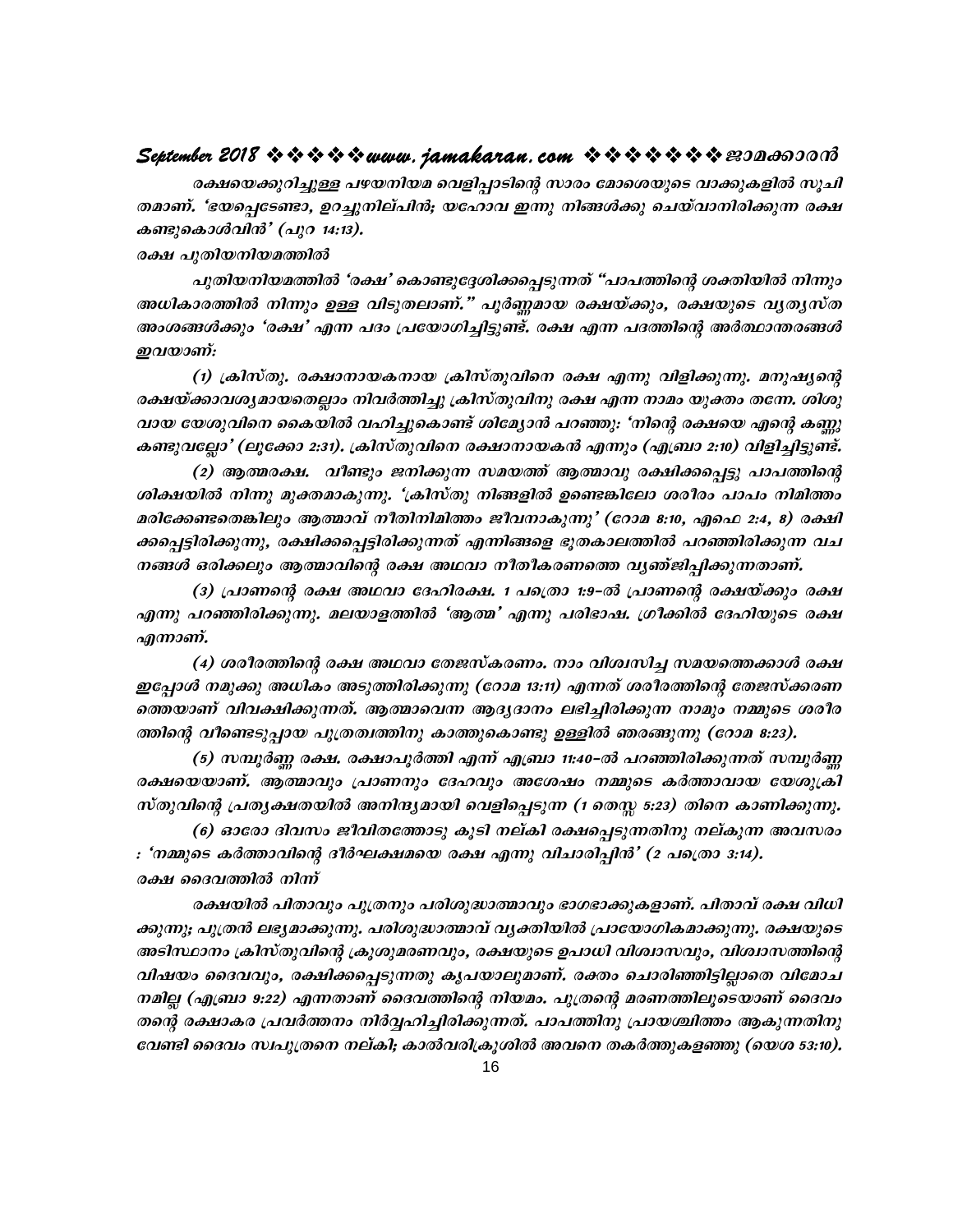#### September 2018  $\rightsquigarrow \rightsquigarrow \rightsquigarrow \rightsquigarrow www.$  jamakaran.com  $\rightsquigarrow \rightsquigarrow \rightsquigarrow \rightsquigarrow \rightsquigarrow www.$

പാപം അറിയാത്തവനെ നാം അവനിൽ ദൈവത്തിന്റെ നീതി ആകേണ്ടതിനു അവൻ നമുക്കു വേണ്ടി പാപം ആക്കി (2 കൊരി 5:21).

ദൈവത്തിന്റെ വിശുദ്ധിക്കു വിരുദ്ധമായ പാപം ക്രിസ്തുവിലൂടെ മാറ്റപ്പെട്ടു. ദുരസ്ഥനായി രുന്ന മനുഷൃൻ ക്രിസ്തുവിൽ ക്രിസ്തുവിന്റെ രക്തം മൂലം ദൈവത്തിനു സമീപസ്ഥനായി.

ദൈവവുമായി 'ദൈവത്തിന്റെ ജ്ഞാനത്തിൽ ലോകം ജ്ഞാനത്താൽ ദൈവത്തെ അറി യായ്കകൊണ്ട് വിശ്വസിക്കുന്നവരെ പ്രസംഗത്തിന്റെ ഭോഷത്വത്താൽ രക്ഷിപ്പാൻ ദൈവത്തിനു പ്രസാദം തോന്നി. യെഹുദന്മാർ അടയാളെ ചോദിക്കയും യവനന്മാർ ജ്ഞാനം അന്വേഷിക്കയും ചെയ്യുന്നു; ഞങ്ങളോ ക്രൂശിക്കപ്പെട്ട ക്രിസ്തുവിനെ പ്രസംഗിക്കുന്നു' (1 കൊരി 1:21-23, റോമ  $10:8-14$ , 1  $\partial \mathcal{O}(\mathbb{Q})$  1:4).

രക്ഷ നൈതികവും ആത്മീകവുമാണ്. കുറ്റബോധത്തിൽ നിന്നും (റോമ 5:1, എബ്രാ 10:22). ന്യായപ്രമാണത്തിൽ നിന്നും അതിന്റെ ശാപത്തിൽ നിന്നും (ഗലാ 3:13, കൊലൊ 2:14). മരണ ത്തിൽ നിന്നും (1 പത്രൊ 1:3–5, 1 കൊരി 15:51–56) നൃായവിധിയിൽ നിന്നും (എബ്രാ 9:27) മരണ ഭയത്തിൽ നിന്നും (എബ്രാ 2:15) അടിമത്തത്തിൽ നിന്നും (ഗലാ 5:1) ഉള്ള വിടുതലാണ് രക്ഷ.

രക്ഷയ്ക്കു യുഗാന്ത്യസ്വഭാവമുണ്ട്. പാപത്തിൽ നിന്നും അതിന്റെ അനന്തരഫലങ്ങളിൽ നിന്നുമുള്ള പൂർണ്ണമായ വിമോചനമാണ് രക്ഷ. വിധായകമായി ക്രിസ്തുവിൽ സ്ഥർഗ്ഗത്തിലെ സകല ആത്മീകാനുഗ്രഹങ്ങളും (എഫെ 1:3) പരിശുദ്ധാത്മാവിന്റെ ദാനവും (റോമ 5:1) വരുംകാലങ്ങ ളിൽ അഥവാ ഭാവിയിൽ തേജസ്ക്കരിക്കപ്പെട്ട ശരീരത്തിൽ (റോമ 8) സൗഭാഗൃജീവിതവും രക്ഷ പ്രദാനം ചെയ്യുന്നു. കർത്താവിന്റെ പ്രത്യക്ഷതയിൽ ശരീരത്തിന്റെ തേജസ്ക്കരണത്തോടൊപ്പം അനുഭവവേദ്യമാകുന്ന രക്ഷാപൂർത്തിയുടെ മുൻരുചി മാത്രമാണ് വർത്തമാനകാലത്ത് നാം രക്ഷ യിലൂടെ അനുഭവിക്കുന്നത്.

ഈ രക്ഷ താങ്കൾ സ്ഥതമാക്കിയിട്ടുണ്ടോ? ഇല്ലെങ്കിൽ വരൂ, പ്രകാശത്തിലൂടെ നമുക്ക് നോക്കാം!

#### രക്ഷ – വൃക്തിപരമായി സ്വന്തമാക്കൽ

'രക്ഷ' എന്ന പദംകൊണ്ട് വേദപുസ്തകം അർത്ഥമാക്കുന്നത് വൃക്തിയുടെ 'ആത്മരക്ഷ' യാണ്. ബൈബിളിൽ ഉല്പത്തി പുസ്തകത്തിൽ 'വീണുപോയ' (പാപം ചെയ്ത) മനുഷ്യന്റെ ചരിത്രം രേഖപ്പെടുത്തിയിട്ടുണ്ട്. വീണുപോയ മനുഷ്യനെ വീണ്ടെടുക്കുന്നതിനുള്ള ദൈവീകപ ദ്ധതിയെക്കുറിച്ചുള്ള വാഗ്ദാനവും അവിടെ (ഉല്പത്തി 3:15)കാണാവുന്നതാണ്.

പുതിയനിയമ വിശദീകരണം ശ്രദ്ധിക്കുക 'അതുകൊണ്ട് ഏകമനുഷ്യനാൽ പാപവും പാപ ത്താൽ മരണവും ലോകത്തിൽ കടന്നു. ഇങ്ങനെ എല്ലാവരും പാപം ചെയ്കയാൽ മരണം സകല മനുഷ്യരിലും പരന്നിരിക്കുന്നു' 'പാപത്തിന്റെ ശമ്പളം മരണ' മെന്ന് വചനം പ്രസ്താവിക്കുന്നു. 'നീതിമാൻ ആരുമില്ല, ഒരുത്തൻ പോലുമില്ല' എന്നാണ് വചനം. 'അശുദ്ധനിൽ നിന്നു ജനിച്ച വിശുദ്ധൻ ഉണ്ടോ? ഒരുത്തനുമില്ല' 'മനുഷ്യൻ ശുദ്ധിമാനായിരിക്കുന്നത് എങ്ങനെ?' 'ഒരു വ്യത്യാ സവും ഇല്ല. എല്ലാവരും പാപം ചെയ്ത് ദൈവതേജസ്സ് ഇല്ലാത്തവരായിത്തീർന്നു' (റോമർ 3:25) വെന്ന് വചനം വൃക്തമാക്കിയിരിക്കുന്നു. ഈ വേദപ്രസ്താവനകൾ ഒരു സത്യം ചൂണ്ടിക്കാണി ക്കുന്നു. നാം ഉൾപ്പെടെ എല്ലാവരും പാപികളാണ് എന്ന സത്യം. 'രക്ഷ' ആവശ്യമായിരിക്കുന്നത് പാപികൾക്കാണ്. അതായത് നാം ഉൾപെടുന്ന മനുഷ്യവർഗ്ഗത്തിന്. 'രക്ഷ' ആവശ്യമില്ലാത്ത ആരും മനുഷ്യവർഗ്ഗത്തിൽ ഇല്ല എന്നതാണ് സത്യം.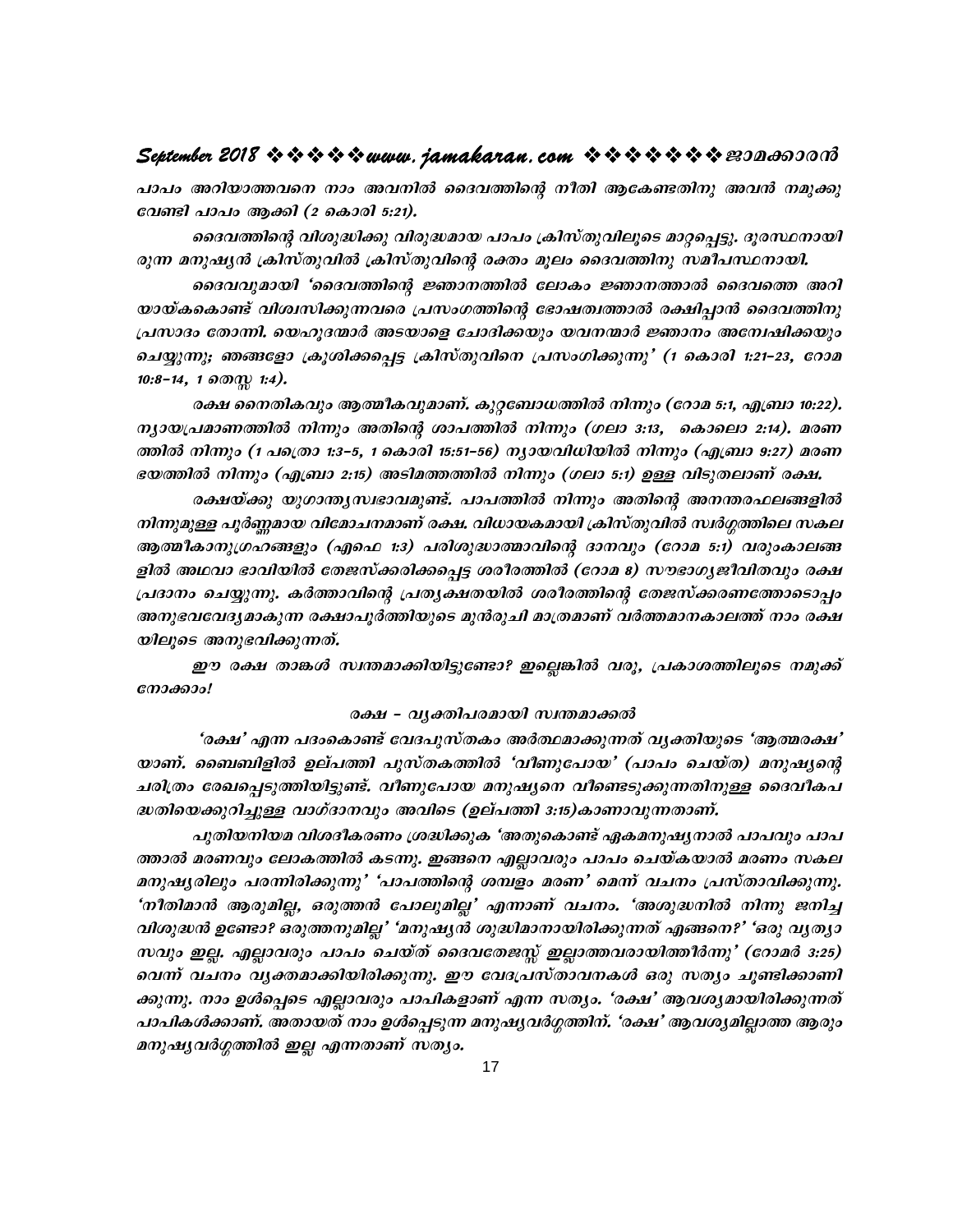#### September 2018  $\rightsquigarrow \rightsquigarrow \rightsquigarrow \rightsquigarrow www.$  jamakaran.com  $\rightsquigarrow \rightsquigarrow \rightsquigarrow \rightsquigarrow \rightsquigarrow z \rightsquigarrow z$

'വീണുപോയ മനുഷ്യനെ വീണ്ടെടുക്കുന്നതിനുള്ള (രക്ഷിക്കുന്നതിനുള്ള) ദൈവീകപദ്ധ തിയുടെ വാഗ്ദത്തം നിറവേറ്റിയത് സ്ത്രീയുടെ സന്തതിയായി ജനിച്ച ക്രിസ്തുവിന്റെ കാൽവറി ക്രൂശിലെ മരണത്തിലാണ്. 'യേശുവിന്റെ രക്തം സകലപാപവും പോക്കി നമ്മെ ശുദ്ധീകരിക്കുന്നു' വെന്നാണ് വചനം (യോഹന്നാൻ 1:7-9) എഴുതിയത്. ക്രിസ്തുവിന്റെ രക്ഷാകര പദ്ധതിയെക്കു റിച്ച് വചനം വിശദീകരിക്കുന്നതു ശ്രദ്ധിക്കുക, 'അവന്റെ കൃപയാൽ ക്രിസ്തുയേശുവിങ്കലെ വീണ്ടെ ടുപ്പുമൂലം സൗജനൃമായത്രേ നീതികരിക്കപ്പെടുന്നത്. വിശ്വസിക്കുന്നവർക്ക് അവൻ തന്റെ രക്തം മൂലം പ്രായശ്ചിത്തമാകുവാൻ ദൈവം അവനെ പരസ്യമായി നിർത്തിയിരിക്കുന്നു. ദൈവം തന്റെ പൊറുമയിൽ മുൻകഴിഞ്ഞ പാപങ്ങളെ ശിക്ഷിക്കാതെ വിടുക നിമിത്തം തന്റെ നീതിയെ പ്രദർശി പിപാൻ താൻ നീതിമാനും യേശുവിൽ വിശ്വസിക്കുന്നവനെ നീതീകരിക്കുന്നവനും ആകേണ്ട തിന് ഇക്കാലത്ത് തന്റെ നീതിയെ പ്രദർശിപ്പിപ്പാൻ തന്നെ അങ്ങനെ ചെയ്തത്.' കാൽവറി ക്രൂശിൽ രക്തം ചൊരിഞ്ഞ് ദൗതൃത്തെ വിശ്വസിക്കുന്നവർക്കാണ് രക്ഷ. ക്രിസ്തുവിലൂടെ പാപിക്ക് രക്ഷ ലഭിക്കുക. രക്ഷകൻ ക്രിസ്തുമാത്രമാണെന്ന് പത്രോസ് പ്രസ്താവിക്കുന്നു. 'നിങ്ങൾ ക്രുശിച്ച വനും ദൈവം മരിച്ചവരിൽ നിന്നു ഉയിർപ്പിച്ചവനുമായി നസ്രായനായ യേശുക്രിസ്തുവിന്റെ നാമ ത്തിൽ തന്നെ ഇവൻ സൗഖ്യമുള്ളവനായി നിങ്ങളുടെ മുമ്പിൽ നില്ക്കുന്നു എന്ന് നിങ്ങൾ എല്ലാ വരുടെ യിസ്രായേൽ ജനം ഒക്കെയും അറിഞ്ഞുകൊൾവിൻ. വീടു പണിയുന്നവരായ നിങ്ങൾ തള്ളിക്കളഞ്ഞിട്ട് കോണിന്റെ മൂലക്കല്ലായിത്തീർന്ന കല്ലു ഇവൻ തന്നെ. മറ്റൊരുത്തനിലും രക്ഷ ഇല്ല. നാം രക്ഷിക്കപ്പെടുവാൻ ആകാശത്തിൻ കീഴിൽ മനുഷ്യരുടെ ഇടയിൽ നല്കപ്പെട്ട വേറൊരു നാമവും ഇല്ല' ക്രിസ്തുമാർഗ്ഗം (അപ്പോ.പ്ര.4:12). ഏക രക്ഷകനും ഏക രക്ഷാമാർഗ്ഗവും – ഇതാണ് ബൈബിൾ വെളിപ്പെടുത്തിയ മഹത്തായ സതൃം. മറ്റ് മതങ്ങളിൽ നിന്ന് ക്രിസ്തുമാർഗ്ഗം (ക്രിസ്തു മതമല്ല) വൃക്തമാക്കപ്പെടുന്നത് ഇവിടെയാണ്.

മനുഷ്യൻ സ്വന്ത ബുദ്ധിയിൽ ആശ്രയിച്ച് ആത്മരക്ഷയ്ക്കുവേണ്ടി വിവിധ മാർഗ്ഗങ്ങൾ പരീക്ഷിച്ചുനോക്കാറുണ്ട്. അവയ്ക്ക് പാപമോചനം നല്കുവാൻ, ആത്മരക്ഷ നൽകുവാൻ കഴി യുമോ? ഇവയാണ് ചില മാർഗ്ഗങ്ങൾ, ഒന്ന് : പാരമ്പര്യം രണ്ട് : ന്യായപ്രമാണം. മൂന്ന് : യാഗങ്ങൾ, നാല് : നീതിപ്രവൃത്തികൾ, ഇനി ഇവയെപ്പറ്റി ദൈവവചനം എന്തു പറയുന്നുവെന്നു നോക്കാം.

(1) പാരമ്പര്യം : 'വൃർത്ഥവും പിതൃപാരമ്പര്യവുമായുള്ള നിങ്ങളുടെ നടപ്പിൽ നിന്ന് നിങ്ങളെ വീണെടുത്തിരിക്കുന്നത് പൊന്ന്, വെള്ളി മുതലായ അഴിഞ്ഞുപോകുന്ന വസ്തുക്കളെക്കൊണ്ട ല്ല, ക്രിസ്തു എന്ന നിർദ്ദോഷവും നിഷ്ക്കളങ്കവുമായ കുഞ്ഞാടിന്റെ വിലയേറിയ രക്തംകൊ ണ്ടത്രേ എന്നു നിങ്ങൾ അറിയുന്നുവല്ലോ.' രക്ഷയ്ക്കു പാരമ്പര്യം സഹായകമല്ല. പാരമ്പര്യം രക്ഷ യല്ല. രക്ഷയ്ക്ക് അഴിഞ്ഞുപോകുന്ന വെള്ളി, പൊന്ന് എന്നീ വസ്തുക്കളും സഹായകമല്ല. ക്രിസ്തു എന്ന കുഞ്ഞാടിന്റെ രക്തമാണ് രക്ഷ സാദ്ധ്യമാക്കുന്നത്.

(2) ന്യായപ്രമാണം : 'ന്യായപ്രമാണത്തിന്റെ പ്രവൃത്തികളാൽ ഒരു ജഡവും അവന്റെ സന്നി ധിയിൽ നീതികരിക്കപ്പെടുകയില്ല' 'യേശുക്രിസ്തുവിലുള്ള വിശ്വാസത്താലല്ലാതെ ന്യായപ്രമാ ണത്തിന്റെ പ്രവൃത്തികളാൽ മനുഷ്യൻ നീതീകരിക്കപ്പെടുന്നില്ല എന്ന് അറിഞ്ഞിരിക്കക്കൊണ്ട് നാമും ന്യായപ്രമാണത്തിന്റെ പ്രവൃത്തികളാലല്ല ക്രിസ്തുവിൽ ഉള്ള വിശ്വാസത്താൽ തന്നെ നീതീ കരിക്കപ്പെടേണ്ടതിനു ക്രിസ്തുയേശുവിൽ വിശ്വസിച്ചു. ന്യായപ്രമാണത്തിന്റെ പ്രവൃത്തികളാൽ ഒരു ജഡവും നീതീകരിക്കപ്പെടുകയില്ലല്ലോ.' ന്യായപ്രമാണത്തിന്റെ പ്രവൃത്തികൾ, മതാചാരങ്ങൾ, മതാനുഷ്ഠാനങ്ങൾ ആത്മരക്ഷയ്ക്കു സഹായകമല്ല. രക്ഷ ക്രിസ്തുയേശുവിലൂടെ മാത്രം.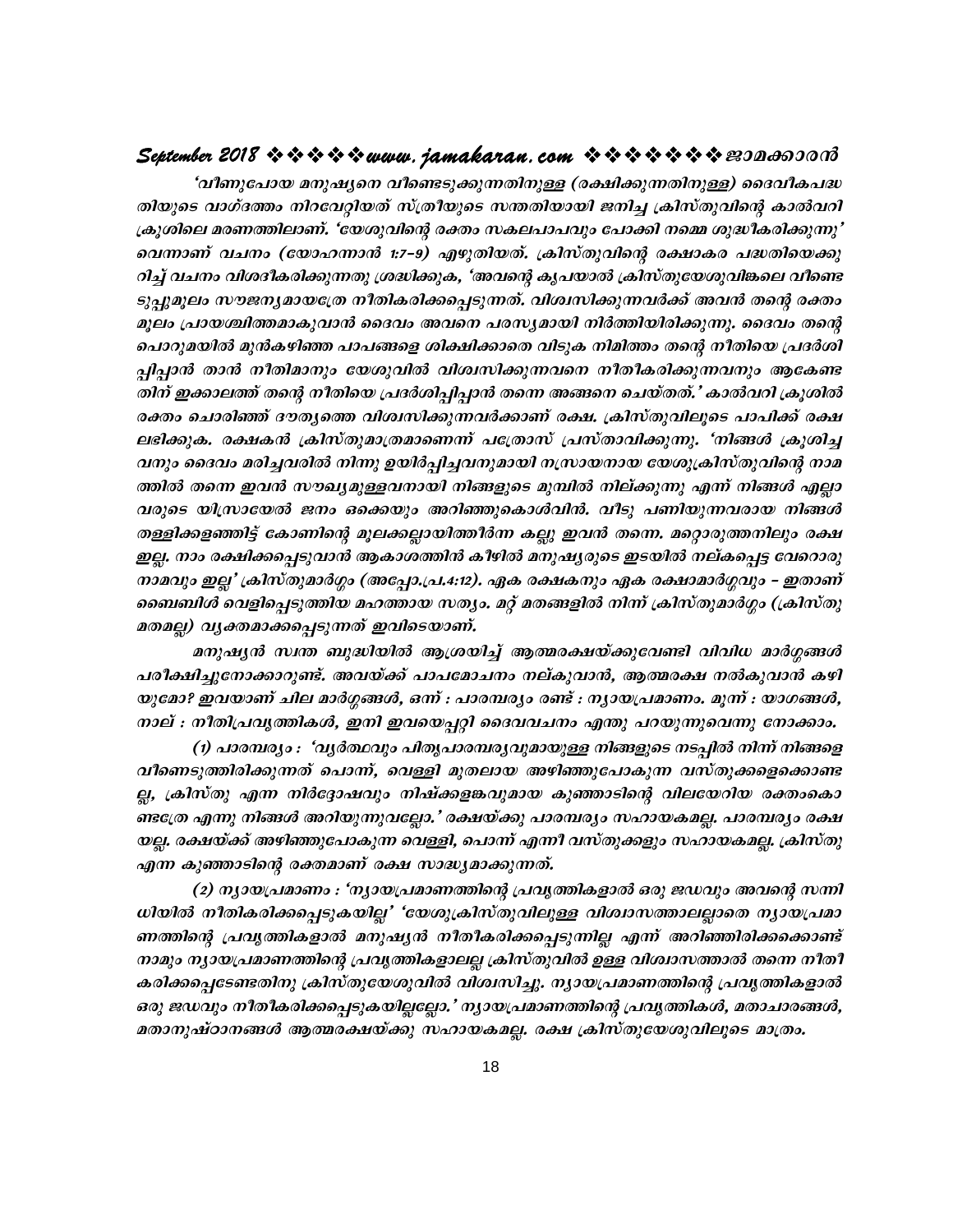#### September 2018  $\rightsquigarrow \rightsquigarrow \rightsquigarrow \rightsquigarrow www.$  jamakaran.com  $\rightsquigarrow \rightsquigarrow \rightsquigarrow \rightsquigarrow \rightsquigarrow www.$

(3) യാഗങ്ങൾ : "നമ്മുടെ പെസഹക്കുഞ്ഞാടും അറുക്കപ്പെട്ടിരിക്കുന്നു, ക്രിസ്തു തന്നെ' 'ഇതാ ലോകത്തിന്റെ പാപം ചുമക്കുന്ന ദൈവത്തിന്റെ കുഞ്ഞാട്' 'നീ അറുക്കപ്പെട്ടു നിന്റെ രക്തം കൊണ്ട് സർവ്വഗോത്രത്തിലും ഭാഷയിലും വംശത്തിലും ജാതിയിലും നിന്നുള്ളവരെ ദൈവത്തി നായി വിലയ്ക്കുവാങ്ങി' 'ഇവയുടെ മോചനമുള്ളേടത്ത് ഇനി മേൽ പാപങ്ങൾക്കുവേണ്ടി ഒരു യാഗവും ആവശ്യമില്ല' 'കാളകളുടെയും ആട്ടുകൊറ്റന്മാരുടെയും രക്തത്തിന് പാപങ്ങളെ നീക്കു വാൻ കഴിയുന്നതല്ല' 'ക്രിസ്തു എന്ന കുഞ്ഞാട് മാനവരാശിക്കുവേണ്ടി യാഗമായിത്തീർന്നു. ഇനി പാപപരിഹാരത്തിനുവേണ്ടി മറ്റൊരു യാഗത്തിന്റെയും ആവശ്യമില്ല. വ്യക്തിയുടെ പാപപരിഹാ രത്തിന് ഇനി ഒരു ജന്തുബലി സഹായകമല്ല. അതു നിരോധിക്കപ്പെട്ടതുമാണ്. പാപപരിഹാരം ക്രിസ്തുവിന്റെ കാൽവറി ബലിയിലൂടെ സാധിച്ചിരിക്കുന്നു.

(4) നീതിപ്രവൃത്തികൾ : 'അവൻ നമ്മെ നാം ചെയ്ത നീതി പ്രവൃത്തികളാലല്ല, തന്റെ കരുണപ്രകാരമശ്രേ രക്ഷിച്ചത്' 'ഞങ്ങളുടെ നീതിപ്രവൃത്തികൾ ഒക്കെയും കറപുരണ്ട തുണി പോലെ' മനുഷ്യന്റെ നീതിപ്രവൃത്തികൾ, ജീവകാരുണ്യപ്രവർത്തനങ്ങൾ, മനുഷ്യസേവനങ്ങൾ അവന്റെ ആത്മരക്ഷയ്ക്ക് സഹായകമല്ല, ആവശൃവുമല്ല. ആത്മരക്ഷ പ്രാപിച്ചവരുടെ ഒഴിച്ചുകൂടാനാവാത്ത സാമൂഹികവും ധാർമ്മികവുമായ ബാദ്ധ്യതയാണ് ജീവകാരുണ്യ്യപവർത്ത നങ്ങൾ, മനുഷ്യസേവനങ്ങൾ എന്നത്' അത് പ്രൈസ്തവസഭയുടെ മഹത്തായ ദൗതൃവുമാണ്.

ഇന്ന് ഒരു വൃക്തി രക്ഷിക്കപ്പെടുന്നതിന് എന്താണ് ചെയ്യേണ്ടത്? ദൈവവചനം പറയുന്നു, 'യേശുവിനെ കർത്താവ് എന്ന് വായ്കൊണ്ട് ഏറ്റുപറയുകയും ദൈവം അവനെ മരിച്ചവരിൽ നിന്ന് ഉയിർത്തെഴുന്നേല്പിച്ചു എന്ന് ഹൃദയംകൊണ്ട് വിശ്വസിക്കുകയും ചെയ്താൽ നീ രക്ഷിക്കപെടും.' (റോമർ 10:9-10) ഒരു വൃക്തി രക്ഷിക്കപ്പെടുന്നതിനുള്ള ദൈവീകവൃവസ്ഥ ഇതാണ്. 'എന്നിട്ടും പ്രമാണികളിൽ തന്നെയും അനേകർ അവനിൽ വിശ്വസിച്ചു, പള്ളിഭ്രഷ്ടർ ആകാതിരിപ്പാൻ പരീ ശന്മാർ നിമിത്തം ഏറ്റു പറഞ്ഞില്ലതാനും. അവർ ദൈവത്താലുള്ള മാനത്തെക്കാൾ മനുഷ്യരാ ലുള്ള മാനത്തെ അധികം സ്നേഹിച്ചു' വെന്നാണ് യേശുവിനോടുള്ള ചിലരുടെ പ്രതികരണത്തെ ക്കുറിച്ച് സുവിശേഷത്തിൽ യോഹന്നാൻ രേഖപ്പെടുത്തിയിട്ടുള്ളത്.

'മനുഷ്യരുടെ മുമ്പിൽ എന്നെ ഏറ്റുപറയുന്ന ഏവനെയും സ്ഥർഗ്ഗസ്ഥനായ എന്റെ പിതാ വിന്റെ മുമ്പിൽ ഞാനും ഏറ്റുപറയും. മനുഷ്യരുടെ മുമ്പിൽ എന്നെ തള്ളിപ്പറയുന്നവനെയോ എന്റെ പിതാവിൻ മുമ്പിൽ ഞാനും തള്ളിപ്പറയും' എന്നാണ് ക്രിസ്തുവിന്റെ നിലപാട്.

ഒരു വൃക്തി രക്ഷിക്കപ്പെടുന്നതിനുള്ള ദൈവികവൃവസ്ഥയ്ക്ക് ഇരുപതു നൂറ്റാണ്ടു പിന്നി ട്ടപ്പോഴും വ്യത്യാസമില്ല. അതേ വ്യവസ്ഥതന്നെയാണ് ഇന്നും നിലവിലുള്ളത്. ദൈവം മാറാത്ത വൻ, അവിടുന്ന് മാറ്റങ്ങൾക്ക് അതീതനാണ്. അക്കാരണം കൊണ്ടുതന്നെ ദൈവീകപദ്ധതിക്കും വൃവസ്ഥയ്ക്കും മാറ്റം ആവശ്യമില്ല. ക്രിസ്തുവിലൂടെ വ്യക്തിക്ക് ഇന്നും ആത്മരക്ഷ യാഥാർത്ഥ്യ മാക്കാവുന്നതാണ്.

#### 'ഇത്ര വലിയ രക്ഷ'

ഒരു വൃക്തി, യേശുവിനെ 'കർത്താവ്' എന്ന് വായ്കൊണ്ട് ഏറ്റുപറയുമ്പോൾ രക്ഷിക്ക ച്ചെടുന്നു. 'വായ്കൊണ്ട് ഏറ്റുപറയുമ്പോൾ രക്ഷിക്കപ്പെടും' എന്ന പ്രസ്താവന കേൾക്കുമ്പോൾ, ഇതെത്ര നിസ്സാരം, ലളിതം, വിലകുറഞ്ഞത്, നിഷ്പ്രയാസം സാധിക്കാവുന്നത് എന്നിങ്ങനെ ഗൗരവം കുറഞ്ഞ ചിന്തകൾ ചിലരിൽ എങ്കിലും ഉണ്ടായെന്നുവരാം. മനുഷ്യനാൽ അസാദ്ധ്യമായ രക്ഷാകരപദ്ധതി ദൈവം പൂർണ്ണമായും നിർവ്വഹിച്ചതിനാലാണ് പ്രാഥമികമായും അത്തരമൊരു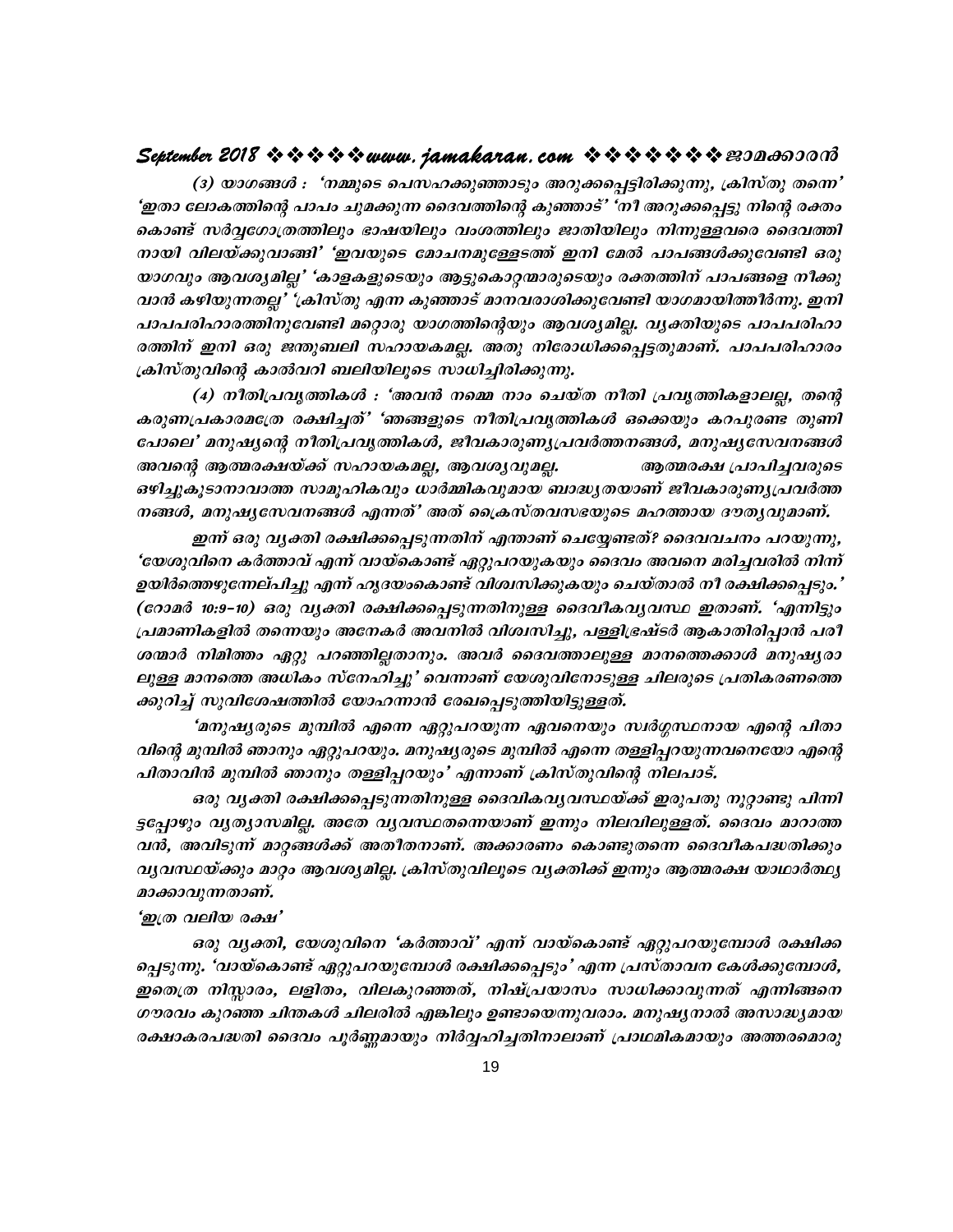#### September 2018  $\rightsquigarrow \rightsquigarrow \rightsquigarrow \rightsquigarrow www.$  jamakaran.com  $\rightsquigarrow \rightsquigarrow \rightsquigarrow \rightsquigarrow \rightsquigarrow z \rightsquigarrow z$

ചിന്ത മനുഷ്യനിൽ ഉണ്ടാകുന്നത്. ഈ മഹത്തായ 'വീണ്ടെടുപ്പി'ന്, പരിമിതിയും അശുദ്ധിയും ഉള്ള മനുഷ്യന് എന്ത് 'മറുവില' നല്കാനാകും?

മാനവരാശിയുടെ പാപത്തിന്റെ പരിഹാരത്തിന് 'തന്റെ ഏകജാതനായ പുത്രനെ' തന്നെ ദൈവം പ്രായശ്ചിത്തയാഗമാക്കി. ഇതിൽ നിന്നും ആ ബലിയുടെ പ്രാധാന്യവും അമുല്യതയും ഗൗരവവും മനസ്സിലാക്കാവുന്നതേയുള്ളൂ. അപ്പോൾതന്നെ, നിസ്തഹായനും പരിമിതി ഉള്ളവനും ബലഹീനനും, പാപിയുമായ മനുഷ്യനോടുള്ള ദൈവത്തിന്റെ മഹാസ്നേഹവും കരുണയും സഹ താപവും കരുതലും ഇവിടെ കാണാവുന്നതാണ്. ദൈവത്തിന്റെ ജ്ഞാനവും നീതിയും കൃപയും കരുണയും ഒന്നിച്ചു വെളിപ്പെടുകയാണ് മനുഷ്യനുവേണ്ടിയുള്ള ഈ രക്ഷാകരപദ്ധതിയിൽ. ഈ 'രക്ഷാകരപദ്ധതിയും അത് ഓരോ വൃക്തിയും അനുഭവമാക്കുന്നതിനുള്ള വൃവസ്ഥയും' ഒരർത്ഥ ത്തിലും നിസ്സാരമല്ല.

ഇത്ര സുപ്രധാനമായ, അമുല്യമായ രക്ഷ അനുഭവമാക്കുന്നതിന് 'വിശ്വാസ' ത്തെയാണ് ദൈവം ഉപാധിയായി നിർദ്ദേശിച്ചതെങ്കിൽ അതിലൂടെ വ്യക്തമാകുന്നത് 'വിശ്വാസ' ത്തിന്റെ മാഹാ ത്മൃവും ശ്രേഷ്ഠതയും ശക്തിയും ചൈതനൃവും സാദ്ധ്യതയുമാണ്.

യേശുവിനെ 'കർത്താവ്' എന്ന് ഏറ്റുപറയുന്നതിന് മനുഷ്യനുള്ള പ്രേരണശക്തിയാണ് 'വിശ്വാസം.' ആ ചാലകശക്തിയുടെ മൂല്യം നിർണ്ണയിക്കുവാൻ മാനുഷികവും ഭൗതികവും ധന പരവുമായ അളവുകോലുകൾക്കാവില്ല. വിശ്വാസത്തിന് ഒരു ദൈവികതയുണ്ട്. മനുഷൃനുവേ ണ്ടിയുള്ള ദൈവത്തിന്റെ മഹത്തായ പദ്ധതികൾ ഉൾക്കൊള്ളുവാനും പ്രസ്തുത പദ്ധതികളിൽ പങ്കാളികളായി ജീവിതം ധനൃമാക്കുന്നതിനും ദൈവം മനുഷ്യനു നൽകിയ വരദാനമാണ് 'വിശ്വാ  $\omega$ .

#### രക്ഷിക്കപ്പെടുന്നത് എങ്ങനെ ?

ദൈവം ഒരുക്കിയ രക്ഷയെ വ്യക്തി സ്ഥതമാക്കുന്നതിന് ദൈവം അനുവദിച്ച വ്യവസ്ഥ യാണ് 'വിശ്വാസവും ഏറ്റുപറച്ചിലും.' വിശ്വാസവും ഏറ്റുപറച്ചിലും ഗൗരവമേറിയവതന്നെ. 'വിശ്വാ സത്തിന്റെയും ഏറ്റുപറച്ചിലിന്റെയും' പ്രേരകശക്തി ദൈവംതന്നെയാണ്. 'പിതാവിന്റെ ആകർഷണ' വും പരിശുദ്ധാത്മരൂപിയുടെ പ്രവർത്തനവും വ്യക്തിക്ക് അനുഭവമാകും. പരിശുദ്ധാരൂപി വ്യക്തി യിൽ 'പാപത്തെക്കുറിച്ചും നീതിയെക്കുറിച്ചും ന്യായവിധിയെക്കുറിച്ചും' ബോധം വരുത്തും.

പിതാവിന്റെ ആകർഷണവും പരിശുദ്ധാത്മാവിന്റെ ബോധവല്ക്കരണവും 'യേശുവിനെ കർത്താവ് എന്ന് ഏറ്റു പറയുവാൻ' സഹായകമാകുംവിധം അനുകൂലമായ ഒരാത്മീയ സാഹചര്യം 'വൃക്തി അറിയാതെ തന്നെ' 'പിതാവും' 'പരിശുദ്ധാരൂപിയും' 'ദൈവവചന' വും ഒരുക്കുകയാ ണ്. ദൈവവചനം വൃക്തിയെ രക്ഷയ്ക്കു ജ്ഞാനിയാക്കുന്നു. യേശുവിനെ കർത്താവെന്ന് ഏറ്റു പറയുവാൻ സാഹചര്യം ഒരുക്കപ്പെടുന്നു. വ്യക്തിയെ സംബന്ധിച്ചിടത്തോളം ഇതു 'ശ്രമകരവും അസാദ്ധ്യവും' ആണ്. യാതൊരു സംശയവും ഇല്ല. പക്ഷേ, വ്യക്തിയ്ക്കുവേണ്ടി ദൈവം അങ്ങനെ പ്രവർത്തിക്കുന്നു. വാസ്തവത്തിൽ വൃക്തി ഇതൊന്നും അറിയാത്തതുകൊണ്ടാണ് 'വിശ്വാസ ത്തെയും ഏറ്റുപറച്ചിനെയും' നിസ്കാരമായി കാണുന്നത്. എന്നാൽ ആത്മീയതയുടെ ഭാഗത്തുനിന്നു നോക്കുമ്പോൾ വൃക്തിക്കുവേണ്ടിയുള്ള ദൈവപ്രവൃത്തിയുടെ ശ്രേഷ്ഠത എത്ര വലിയത് എന്നു ബോദ്ധ്യമാകും.

#### 'വീണ്ടും ജനനം'

ഒരു വൃക്തി 'യേശുവിനെ കർത്താവ് എന്ന് ഏറ്റുപറയുമ്പോൾ വാസ്തവത്തിൽ സംഭവി ക്കുക ആ വൃക്തിയുടെ' വീണ്ടും ജനനമാണ്. ജഡത്താൽ ജനിച്ചതു ജഡം ആകുന്നു, ആത്മാവി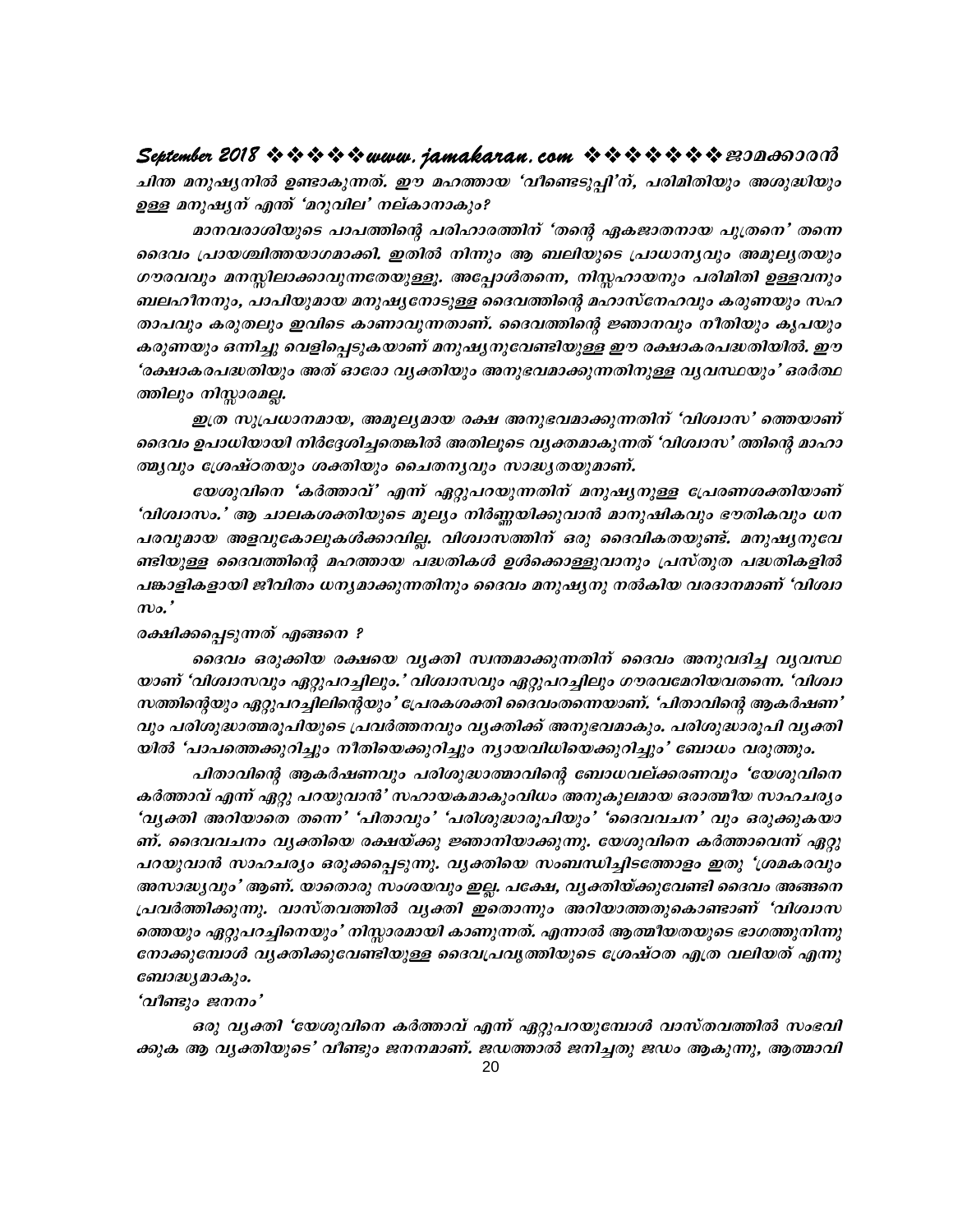#### September 2018  $\rightsquigarrow \rightsquigarrow \rightsquigarrow \rightsquigarrow www.$  jamakaran.com  $\rightsquigarrow \rightsquigarrow \rightsquigarrow \rightsquigarrow \rightsquigarrow www.$

നാൽ ജനിച്ചത് ആത്മാവാകുന്നു. നിങ്ങൾ പുതുതായി ജനിക്കേണം എന്നു ഞാൻ നിങ്ങളോട് പറ കയാൽ ആശ്ചര്യപ്പെടരുത് എന്ന് ക്രിസ്തു പറഞ്ഞു. 'പുതുതായി ജനിച്ചില്ല എങ്കിൽ ദൈവരാജ്യം കാണ്മാൻ ആർക്കും കഴികയില്ല' (യോഹന്നാൻ 3:3) എന്ന ക്രിസ്തുവചനം വീണ്ടും ജനനാനുഭവ ത്തിന്റെ ആവശ്യകതയിലേക്കു വിരൽ ചൂണ്ടുന്നു. പാപവും മരണവും നിഴൽവീശിയ സ്ഥാനത്ത് 'നിതൃജീവനി' ലേയ്ക്കുള്ള പുരോഗതിയാണ് വീണ്ടും ജനനത്തിലൂടെ അനുഭവമാകുക. 'ജഡ' ത്തിൽ കഴിയുന്നുവെങ്കിലും ആത്മസ്വഭാവം പ്രാപിക്കുന്നു.

ആത്മീയമായ ചിന്ത സ്ഥതമാകുന്നു. ജഡീക ഇച്ചകൾക്കും ശീലങ്ങൾക്കും പരിചയ ങ്ങൾക്കും എതിരെ പൊരുതുവാനുള്ള ആത്മീയ ആവേശവും കരുത്തും ലഭ്യമാകുന്നു. ചിന്തയും പ്രവൃത്തിയും ശീലവും സ്വഭാവവും പെരുമാറ്റവും ആത്മീയമാകുകയും ഒരു ആത്മീയ വൃക്തിത്വം രൂപപ്പെടുകയും ചെയ്യുന്നു. ഇതാണ് യഥാർത്ഥ ക്രിസ്തുവിശ്വാസിയുടെ സത്വം. ആത്മാവിനെ പ്രാപിച്ചതോടെ 'പുത്രത്വ' ത്തിന്റെ സ്വാതന്ത്ര്യവും പ്രാഗത്ഭ്യവും കൂട്ടായ്മയും ദൈവവുമായി ഉണ്ടാകുന്നു. ശക്തമായ ഈ ആത്മീയ അനുഭവം തിന്മയ്ക്കും പാപത്തിനും എതിരെയുള്ള ഒരു പ്രതിരോധശക്തിയായി മാറുകയാണ്.

'യേശുവിനെ കർത്താവ്' എന്ന് ഒരു വൃക്തി ഏറ്റുപറയുമ്പോൾ വാസ്തവത്തിൽ അവ നിൽ ഒരു ആത്മീയ ശസ്ത്രക്രിയ തന്നെയാണ് നടക്കുന്നത്. ഒരു ആന്തരികനവീകരണം, വിപ്ല വാത്മകമായ പരിവർത്തനം, സമഗ്രമായ രൂപാന്തരം അതാണ് വൃക്തിയിൽ സംഭവിക്കുന്നത്. അവിടെ ഒരു ആത്മീയ ജീവൻ ശക്തിപ്പെടുന്നു. യഥാർത്ഥത്തിൽ ആ വൃക്തിയിൽ സ്ഥതം പ്രകൃ തിക്കും സഭാവത്തിനും വൃതൃസ്തമായി 'ക്രിസ്തു ഉരുവാകുക' യാണ്. ജഡത്തിനും മനോവി കാരങ്ങൾക്കും ഇഷ്ടമുള്ളതു പ്രവൃത്തിക്കുന്ന, പാരമ്പര്യമനുസരിച്ച് കൈവന്ന ശീലങ്ങൾക്കും സ്വഭാവങ്ങൾക്കും അടിമപ്പെട്ടു കഴിയുന്ന വൃക്തിയിൽ 'ക്രിസ്തു ഉരുവാകുമ്പോൾ' വൃക്തിയിൽ സംഭവിക്കുന്ന വൃതിയാനം അവർണ്ണനീയം തന്നെ.

ക്രിസ്തുവിന്റെ സമീപനവും ക്രിസ്തുവിന്റെ ഭാവവും ക്രിസ്തുവിന്റെ ശൈലിയും വൃക്തി  $\left( \mathbf{1}\right)$ യുടെ വൃക്തിത്വത്തിന്റെ സവിശേഷതകളായി മാറുകയാണ്. ഒരു വൃക്തിയിലേക്കു പകരുന്ന ദൈവ കൃപയുടെ അനന്തസാദ്ധ്യതകളാണ് നാം ഇവിടെ ദർശിക്കുക. ഈ മാറ്റത്തിന് അടിസ്ഥാനകാര ണമായ 'വിശ്വാസവും ഏറ്റുപറച്ചിലും' എങ്ങനെ നിസ്സാരമാകും?

ക്രിസ്തുവിനെ യഥാർത്ഥത്തിൽ ഉൾക്കൊണ്ട ഈ വൃക്തി സമൂഹത്തിൽ മൂല്യങ്ങളുടെ  $(2)$ പേരിൽ സമുന്നതയും വൃതൃസ്തനുമാവുകയാണ്.

എതിരറ്റ വൃക്തിത്വത്തിന്റെ ഉടമയാവുകയാണ്.  $\left(3\right)$ 

 $\left( 4\right)$ അധാർമ്മികതയ്ക്കും അസന്മാർഗ്ഗികതയ്ക്കും സാമൂഹികതിന്മയ്ക്കും ഇരുളിന്റെ ശക്തിക്കും എതിരെ ഒരു ധാർമ്മിക ശക്തിയായി തീരുകയാണ്.

 $(5)$ ജീവിതമുല്യങ്ങളുടെ വക്താവും സംരക്ഷകനുമായി ആ വൃക്തി മാറുകയാണ്.

'ഞാൻ ക്രിസ്തുവിനോടുകൂടെ ക്രൂശിക്കപ്പെട്ടിരിക്കുന്നു, ഈ ജീവിക്കുന്നത് ഞാനല്ല, ക്രിസ്തുവത്രെ എന്നിൽ ജീവിക്കുന്നു' വെന്നാണ് അത്ഭുതകരമായ ഈ രൂപാന്തരത്തെപ്പറ്റി പൗലോസ് സാക്ഷിച്ചത്. 'ഒരുവൻ ക്രിസ്തുവിലായാൽ അവൻ പുതിയ സൃഷ്ടിയാകുന്നു. പഴ യതു കഴിഞ്ഞതുപോയി, ഇതാ, അതു പുതുതായി തീർന്നിരിക്കുന്നു. 'വീണ്ടും ജനന'ത്തിന്റെ വിപ്പവാത്മകമായ ഈ അനുഭവം പുതിയൊരു മാനവികതയുടെ ശംഖനാദം മുഴക്കുകയാണ്. 'വീണ്ടും ജനനാനുഭവം' ഉള്ളവരിൽ പ്രകടമാകുന്ന ഈ മാറ്റം സമൂഹം ശ്രദ്ധിക്കും. സമൂഹത്തെ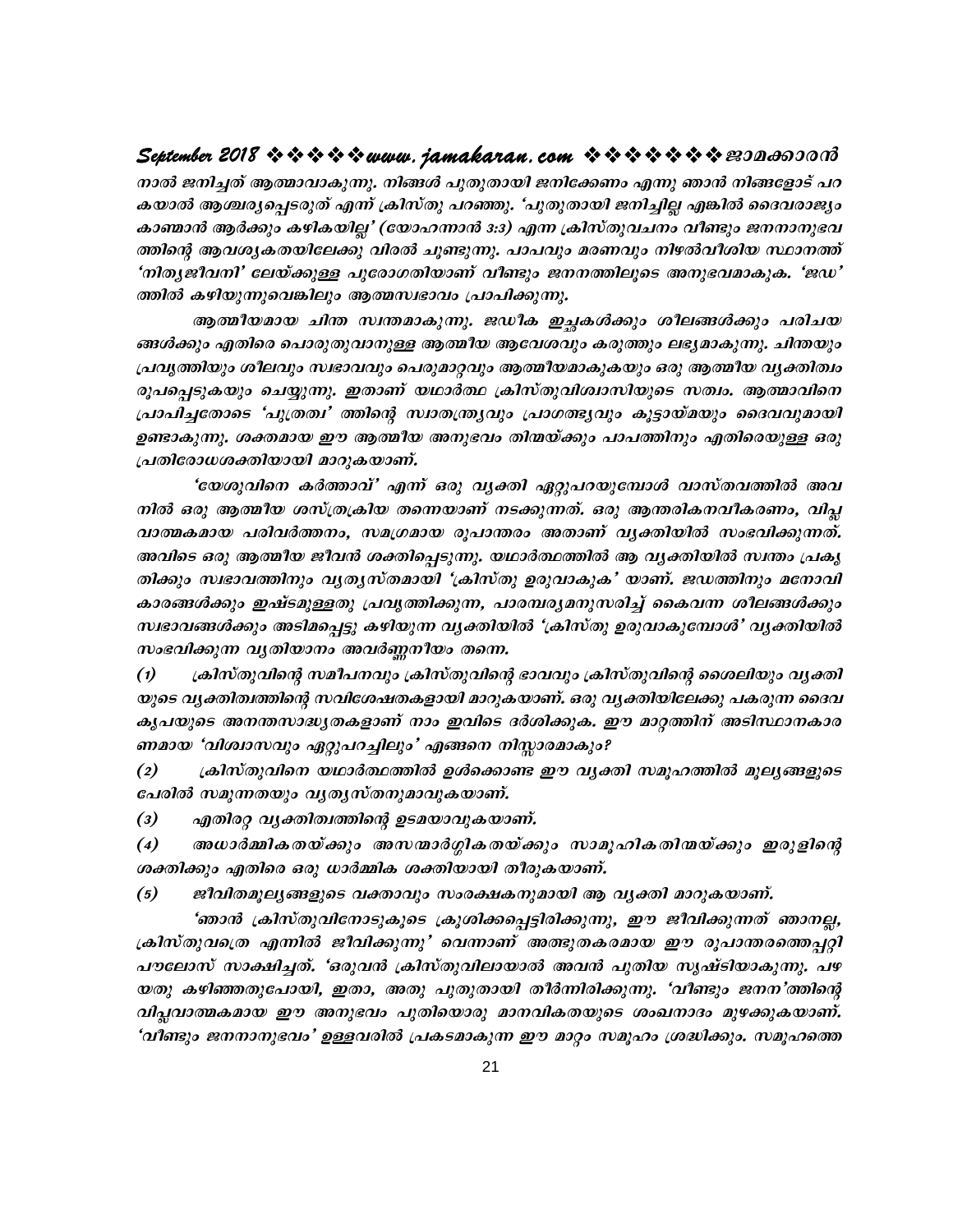#### 

അത് ആഴത്തിൽ സ്വാധീനിക്കും. യുക്തിരഹിതവും അർത്ഥശുനൃവുമായ മതാചാരങ്ങളിലും മതാ നുഷ്ഠാനങ്ങളിലും അതൃപ്തരായ, അസ്വസ്ഥരായ ലോകജനത ആത്മീയതയുടെ പുതിയ ചക്ര വാളം ദർശിക്കുക ഈ സമുന്നതമായ ക്രൈസ്തവികയിലാണ്.

ക്രിസ്തുകേന്ദ്രീകൃതമായ ജീവിതം നയിക്കുന്ന യഥാർത്ഥ ക്രൈസ്തവികതയുടെ വക്താ ക്കൾക്കു മാത്രമേ സമൂഹത്തിന് ആത്മീയതയുടെ 'പുതിയ ഭൂമിയും പുതിയ ആകാശവും' ചൂണ്ടി ക്കാണിക്കാനാവു. 'വിശ്വാസത്തിന്റെയും ഏറ്റുപറച്ചിന്റെയും' അടിത്തറയിൽ ഉയർന്നു നിൽക്കുന്ന പ്രകാശഗോപുരമാണ് സമൂഹത്തിൽ ഒരു യഥാർത്ഥ ക്രിസ്തുവിശ്വാസി. ഇത്തരം ക്രിസ്തുവിശ്വാ സികളുടെ സമൂഹമാണ് 'എക്ലേസിയാ' അഥവാ 'സഭ'.

#### യേശുവിന്റെ കർത്തൃത്വം

യേശുവിനെ 'കർത്താവ്' എന്ന് വായ്കൊണ്ട് ഏറ്റുപറയുമ്പോൾ മറ്റൊരു സംഭവം കൂടെ നടക്കുകയാണ്, ആ വ്യക്തി തന്റെ ജീവിതത്തിന്റെ കർത്തൃത്വം ക്രിസ്തുവിനെ കൈമാറുകയാ ണ്. ഒരാത്മീയ പ്രമാണത്തിനും നേതൃത്വത്തിനും ആ വൃക്തി വിധേയത്വമുളളവനായി മാറുന്നു. ക്രിസ്തുവിന്റെ നുകം ഏല്ക്കുകയാണദ്ദേഹം. ക്രിസ്തു ആ വൃക്തിക്ക് ഗുരുവും പാഠപുസ്ക തവും സർവ്വകലാശാലയുമാണ്. ക്രിസ്തുവിന്റെ നുകം മൃദുവും ചുമട് ലഘുവുമാണ്. യഥാർത്ഥ ത്തിൽ ക്രിസ്തുവിനു ശിഷ്യനാകുന്ന വ്യക്തി ജീവിതത്തിൽ പരാജയപ്പെടുകയില്ല.

ക്രിസ്തുവിന്റെ കർത്തുത്വത്തിനു വിധേയപ്പെടുന്ന വൃക്തിയുടെ ജീവിതപടകിൽ അമര ക്കാരനായി ക്രിസ്തു മാറുകയാണ്. അതോടെ ശാന്തിയും സംതൃപ്തിയും സൗഭാഗൃവും നിറഞ്ഞ അർത്ഥവത്തായ ഒരു ജീവിതമായി അതു തീരുന്നു. കാറും കോളും കൊടുങ്കാറ്റും നിറഞ്ഞ പ്രതി കൂലസാഹചര്യങ്ങളിലും പടക് മറിയുകയില്ല, തളരുകയില്ല, ദിശ മാറുകയില്ല. നിർഭയത്വവും സുരക്ഷിതത്വവും സമാധാനവും വൃക്തമായ ദിശാബോധവും അവിടെയുണ്ട്. ഓളങ്ങളേയും തിര മാലകളെയും തട്ടിമാറ്റി ആ പടക് ലക്ഷ്യസ്ഥാനത്ത്, ശാന്തതീരത്ത് ജയഭേരിമുഴക്കി ചെന്നടുക്കും. കാരണം, അമരക്കാരൻ ക്രിസ്തുവാണ്. ക്രിസ്തുവിലൂടെ അനുഭവമാകുന്ന ആത്മരക്ഷ എത്ര മഹത്തായത്! അതിനാലാണ് 'ഇത്ര വലിയ രക്ഷ' എന്ന് തിരുവചനം അതിനെ വിശേഷിപ്പിച്ചത്. കർത്താവ് രക്ഷിക്കപ്പെടുന്നവരെ ദിനംപ്രതി 'സഭ' യോടെ ചേർക്കുന്നു. രക്ഷിക്കപ്പെട്ടവരുടെ സമൂ ഹമാണ് സഭ. സഭ ദൈവത്തിന്റെ ജനമാണ്. ദൈവം സ്നേഹിക്കുന്ന, ശ്രദ്ധിക്കുന്ന, കരുതുന്ന, സുക്ഷിക്കുന്ന തന്റെ സ്വന്തജനം.

താങ്കളുടെ ജീവിതം ഈ നല്ല കർത്താവിന് സമർച്ചിച്ചിട്ടുണ്ടോ? ഇല്ലെങ്കിൽ ഇന്നു തന്നെ; ഇപ്പോൾത്തന്നെ സമർപ്പിക്കു. ദൈവസ്നേഹത്തിന്റെ, കരുതലിന്റെ ഭാഗമായിത്തീരാൻ, തന്റെ കുഞ്ഞായിത്തീരാൻ കർത്താവ് സഹായിക്കട്ടെ!

ഒരു മുട്ട പക്ഷിയായി വിരിയുന്നത് കഠിനമായിരിക്കാം: അതിലും കഠിന മാണ് അതു മുട്ടയായിരിക്കുമ്പോൾ തന്നെ പറക്കുവാൻ പരിശ്രമിക്കുന്നത്. – സി എസ് ലൂയിസ്

നീ ശത്രുക്കളെ ഉണ്ടാക്കുവാൻ ആഗ്രഹിക്കുന്നുവെങ്കിൽ ചില കാര്യങ്ങളിൽ മാത്രം മാറ്റം വരുത്തുക. - വുഡ്റോ വിൽസൺ - Selected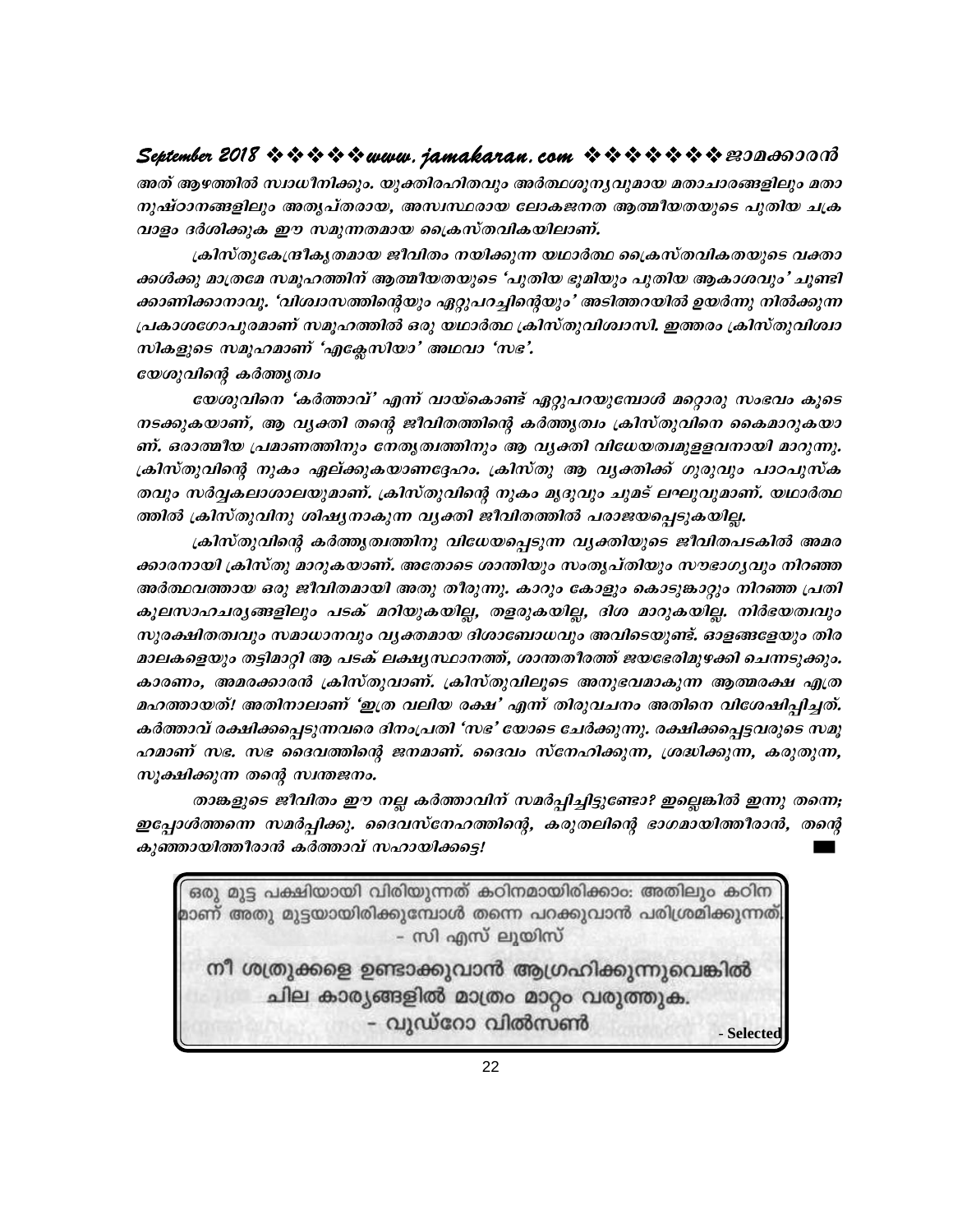# സൗത്ത് കേരള സി.എസ്.ഐ ഡയോസിസ് മഹായിടവക ഭാരവാഹികളെ തെരഞ്ഞെടുത്തു

സൗത്ത് കേരള സി.എസ്.ഐ ഡയോസിസ് മഹായിടവക ഭാരവാഹികളായി



മുന്ന് പേരെ തെര *വൈസ ടുത്തു.* വൈസ് ചെയർമാ  $m$ ജ്ഞാനദാസ്, സെക്രട്ടറി ഡോ.വി. കെ.റോസ് ബിസ്റ്റ്  $(n_{j}$ coo wdend).  $\angle$ Solu $\partial$ d  $OQL$ കാൽവിൻ ക്രിസ് ഈ മൂന്നുപേരെയും ജാമക്കാരത്തു് പേരിൽ ആശംസ കൾ അർപ്പിക്കുന്നു.

ഡയോസിസിൽ ഇവർ പുതുമുഖങ്ങളാണ്. വർഷങ്ങളായി ഭരിച്ചുകൊണ്ടിരുന്ന പഴയ ഭാരവാഹികളെല്ലാം തോറ്റുപോയി. ഇപ്പോൾ ജനങ്ങൾ പുതിയ ഒരു മാറ്റം പ്രതീക്ഷി ക്കുന്നു. അതിന്റെ അടിസ്ഥാനത്തിലാണ് ഈ പുതിയ വൃക്തികളെ ജനങ്ങൾ തെര ഞ്ഞെടുത്തത്. മഹായിടവകയുടെ ജനങ്ങളുടെ പ്രതീക്ഷയും ദൈവത്തിന്റെ ആഗ്ര ഹത്തെയും നിറവേറ്റുവാൻ ഭാരവാഹികൾ ശ്രമിക്കണം. പല വർഷങ്ങളായി ഉണ്ടാ യിരുന്ന ദൈവത്തിന് ഇഷ്ടമില്ലാത്ത പ്രവർത്തനങ്ങൾ ഡയോസിസിൽ ഉണ്ടാകാതി രിക്കാൻ ഭാരവാഹികൾ പ്രവർത്തിക്കണം. കേരളത്തിലെ വെള്ളപ്പൊക്കം വന്ന് ഒരു വലിയ മാറ്റം ഉണ്ടായതുപോലെ ഈ ഇലക്ഷൻ മുഖാന്തിരം മഹായിടവകയിൽ ഒരു പുതിയ ആത്മീയ അന്തരീക്ഷം ഉണ്ടാകും എന്ന് പ്രതീക്ഷിക്കുന്നു. ഇപ്പോൾ അവർ വഹിക്കുന്നത് പദവിയല്ല, ദൈവവേലയാണെന്ന് മനസ്സിലാക്കി പ്രവർത്തിച്ചാൽ മതി. ഞാനും മഹായിടവയ്ക്കും ഭാരവാഹികൾക്കും ബിഷപ്പിനുവേണ്ടിയും തുടർന്നും പ്രാർത്ഥിക്കും.